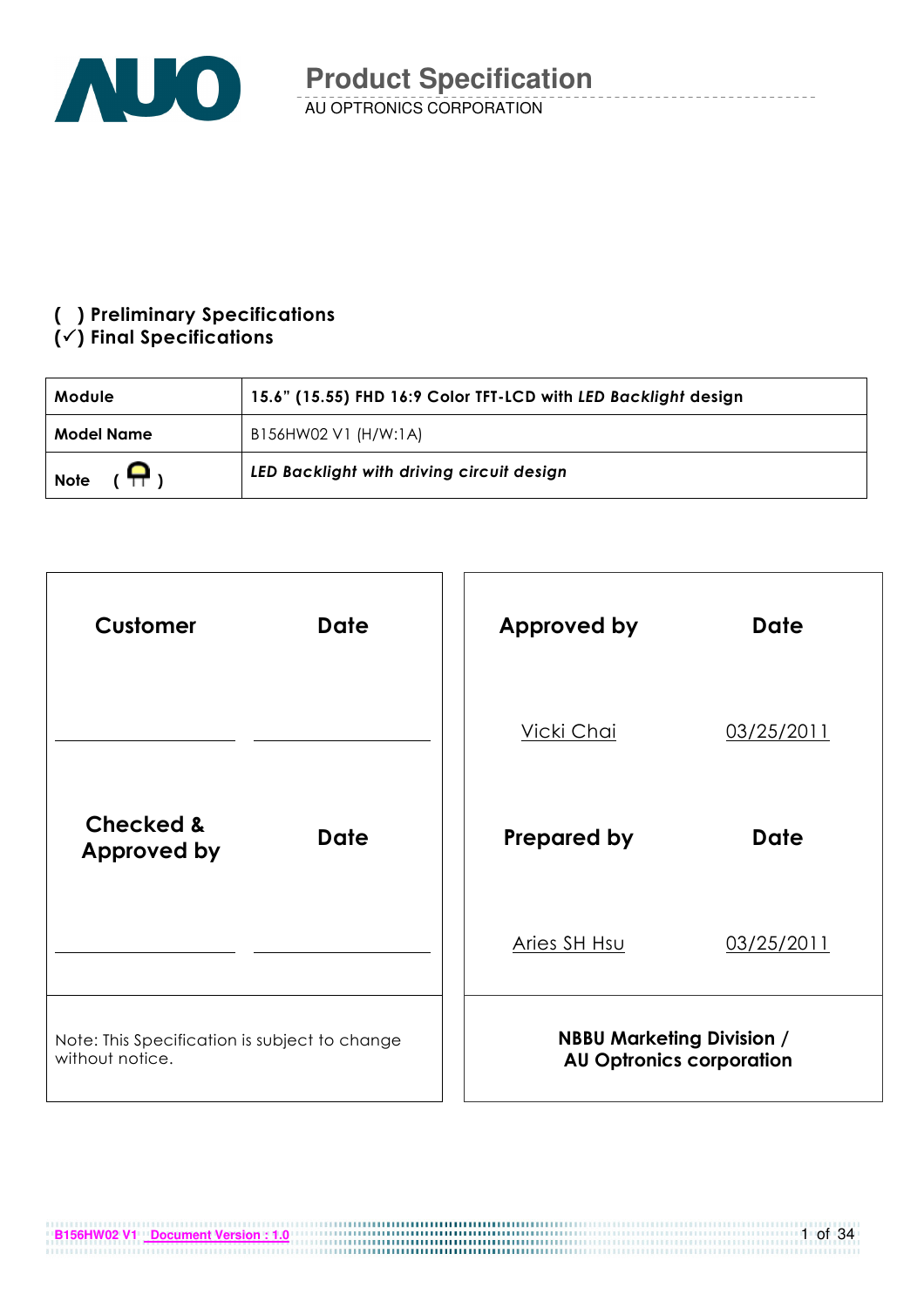

# **Product Specification**<br>AU OPTRONICS CORPORATION

## **Contents**

| $\sim$ |    |
|--------|----|
|        |    |
|        |    |
|        |    |
|        |    |
|        |    |
|        |    |
|        |    |
|        |    |
|        |    |
|        |    |
|        |    |
|        |    |
|        |    |
|        |    |
|        |    |
|        |    |
|        |    |
|        |    |
|        |    |
|        |    |
|        |    |
|        |    |
|        |    |
|        | 29 |
|        |    |
|        |    |
|        |    |
|        |    |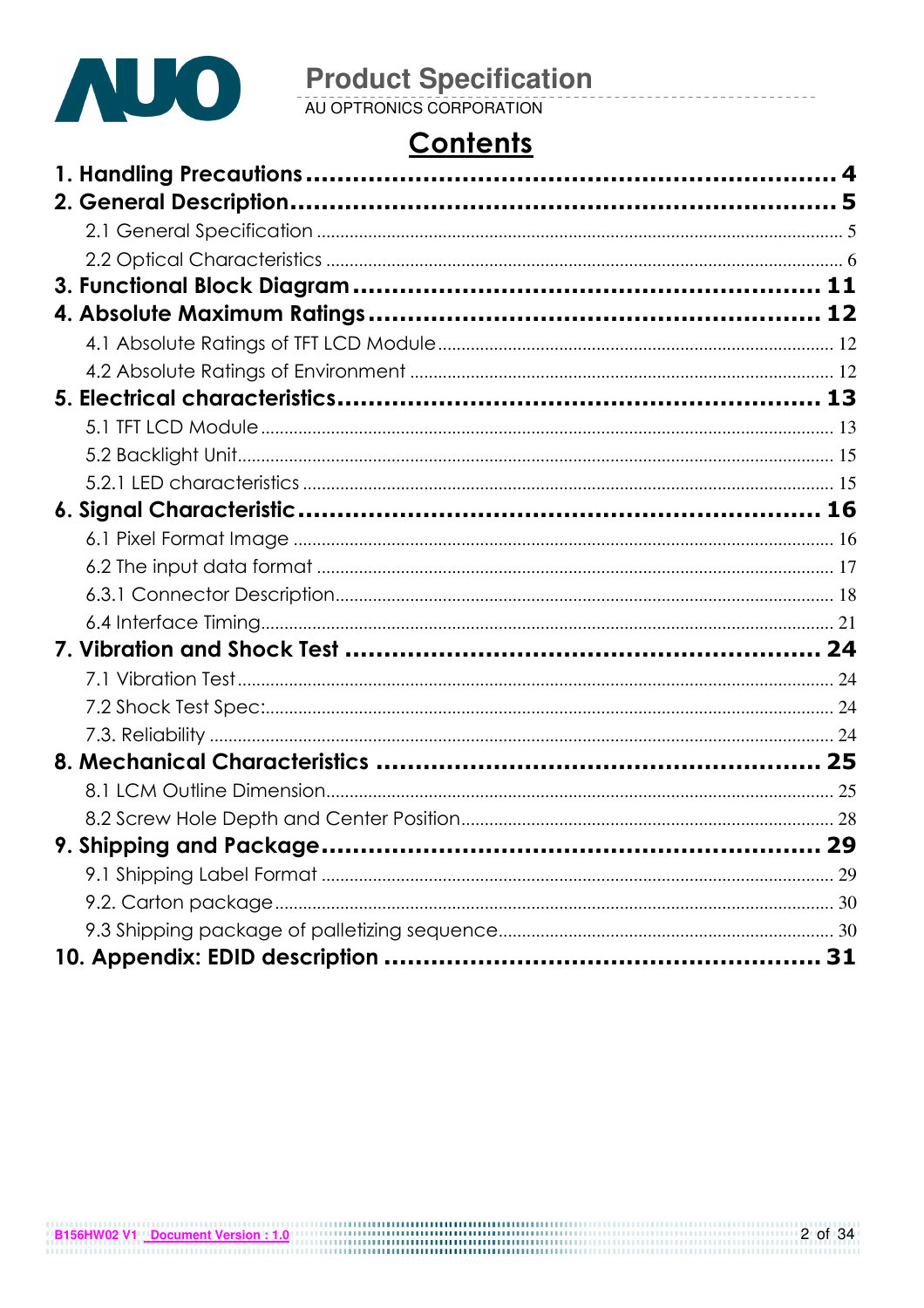

AU OPTRONICS CORPORATION

## Record of Revision

| Version and Date Page |     | Old description | <b>New Description</b> | Remark |
|-----------------------|-----|-----------------|------------------------|--------|
| 2011/03/25<br>1.0     | All |                 | Final spec.            |        |
|                       |     |                 |                        |        |
|                       |     |                 |                        |        |
|                       |     |                 |                        |        |
|                       |     |                 |                        |        |
|                       |     |                 |                        |        |
|                       |     |                 |                        |        |

| B156HW02 V1 Document Version : 1.0 | 3 of 34 |
|------------------------------------|---------|
|                                    |         |
|                                    |         |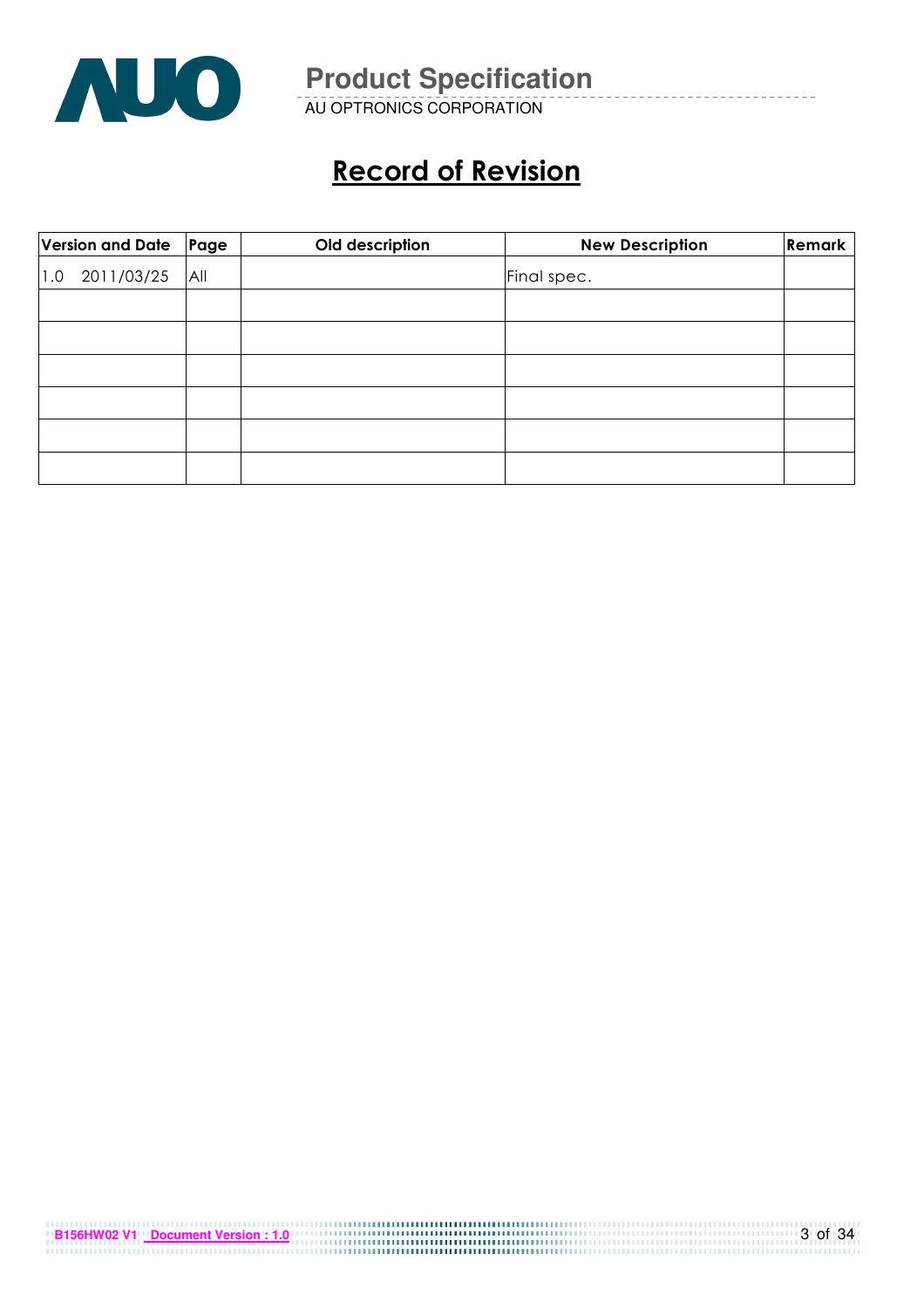

## 1. Handling Precautions

- 1) Since front polarizer is easily damaged, pay attention not to scratch it.
- 2) Be sure to turn off power supply when inserting or disconnecting from input connector.
- 3) Wipe off water drop immediately. Long contact with water may cause discoloration or spots.
- 4) When the panel surface is soiled, wipe it with absorbent cotton or other soft cloth.
- 5) Since the panel is made of glass, it may break or crack if dropped or bumped on hard surface.
- 6) Since CMOS LSI is used in this module, take care of static electricity and insure human earth when handling.
- 7) Do not open nor modify the Module Assembly.
- 8) Do not press the reflector sheet at the back of the module to any directions.
- 9) At the insertion or removal of the Signal Interface Connector, be sure not to rotate nor tilt the Interface Connector of the TFT Module.
- 11) After installation of the TFT Module into an enclosure (Notebook PC Bezel, for example), do not twist nor bend the TFT Module even momentary. At designing the enclosure, it should be taken into consideration that no bending/twisting forces are applied to the TFT Module from outside. Otherwise the TFT Module may be damaged.
- 12)Small amount of materials having no flammability grade is used in the LCD module. The LCD module should be supplied by power complied with requirements of Limited Power Source (IEC60950 or UL1950), or be applied exemption.
- 13)Disconnecting power supply before handling LCD modules, it can prevent electric shock, DO NOT TOUCH the electrode parts, cables, connectors and LED circuit part of TFT module that a LED light bar build in as a light source of back light unit. It can prevent electros tic breakdown.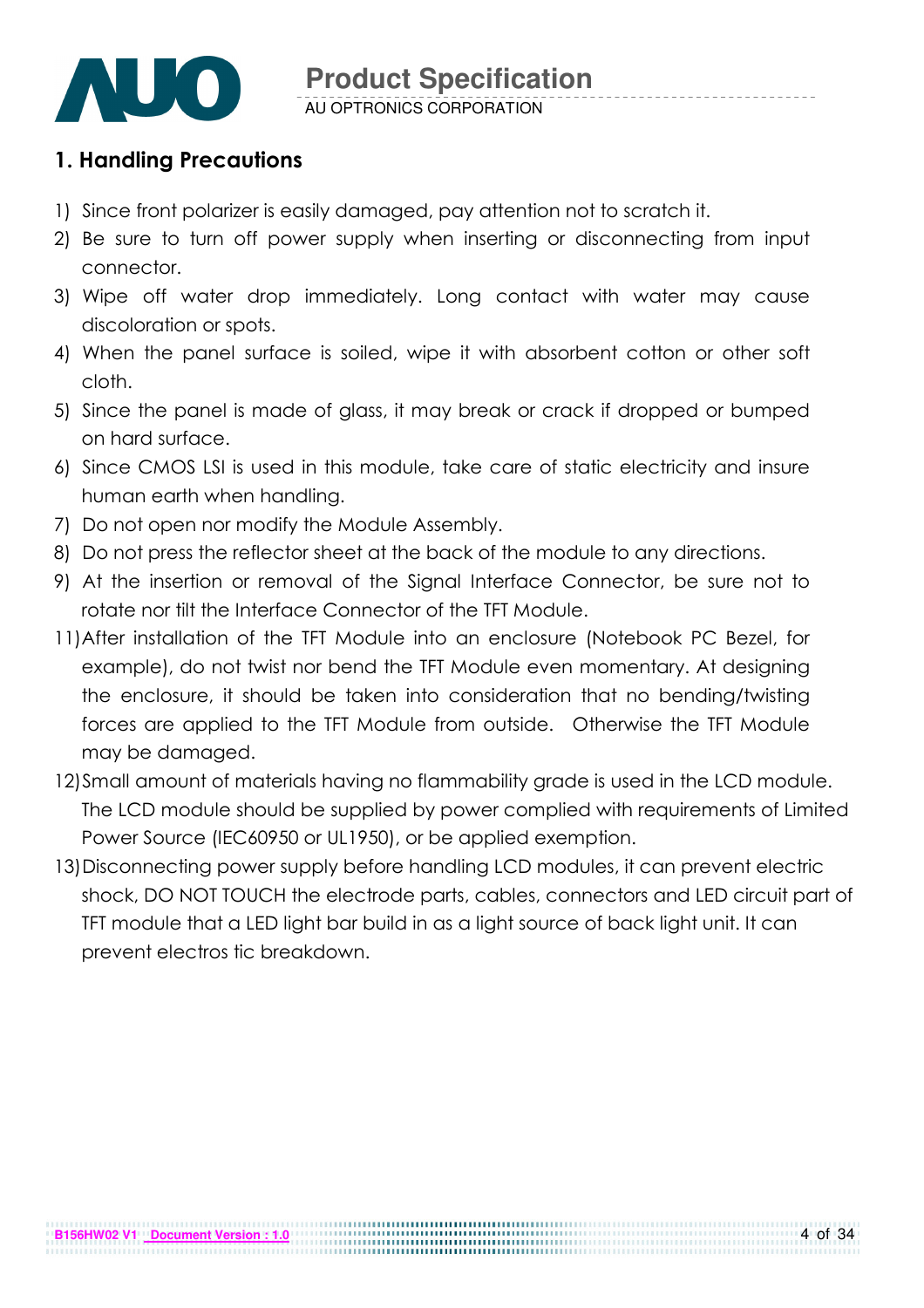

AU OPTRONICS CORPORATION

## 2. General Description

B156HW02 V1 is a Color Active Matrix Liquid Crystal Display composed of a TFT LCD panel, a driver circuit, and LED backlight system. The screen format is intended to support the 16:9 FHD (1920(H) x 1080(V)) screen and 262k colors (RGB 6-bits data driver) with LED backlight driving circuit. All input signals are LVDS interface compatible.

B156HW02 V1 is designed for a display unit of notebook style personal computer and industrial machine.

## 2.1 General Specification

The following items are characteristics summary on the table at 25  $\degree$ C condition:

**B156HW02 V1 Document Version : 1.0**

| <b>Items</b>                                                | <b>Unit</b>          | <b>Specifications</b>                                      |       |       |       |  |
|-------------------------------------------------------------|----------------------|------------------------------------------------------------|-------|-------|-------|--|
| Screen Diagonal                                             | [mm]                 | 15.6" (15.55)                                              |       |       |       |  |
| <b>Active Area</b>                                          | [mm]                 | 344.16 x 193.59                                            |       |       |       |  |
| Pixels H x V                                                |                      | 1920x3(RGB) x 1080                                         |       |       |       |  |
| <b>Pixel Pitch</b>                                          | [mm]                 | $0.17925 \times 0.17925$                                   |       |       |       |  |
| Pixel Format                                                |                      | R.G.B. Vertical Stripe                                     |       |       |       |  |
| Display Mode                                                |                      | Normally White                                             |       |       |       |  |
| White Luminance (ILED=6.5mA)<br>(Note: ILED is LED current) | [cd/m <sup>2</sup> ] | 300 typ. (5 points average)<br>255 min. (5 points average) |       |       |       |  |
| Luminance Uniformity                                        |                      | $1.25$ max. (5 points)                                     |       |       |       |  |
| Contrast Ratio                                              |                      | 600:1 typ                                                  |       |       |       |  |
| Response Time                                               | [ms]                 | 8 typ / 16 Max                                             |       |       |       |  |
| Nominal Input Voltage VDD                                   | [Volt]               | $+3.3$ typ.                                                |       |       |       |  |
| <b>Power Consumption</b>                                    | [Watt]               | 8.0 max. (Include Logic and Blu power)                     |       |       |       |  |
| Weight                                                      | [Grams]              | 470 max.                                                   |       |       |       |  |
| <b>Physical Size</b>                                        | [mm]                 |                                                            | Min.  | Typ.  | Max.  |  |
| Without inverter, bracket.                                  |                      | Length                                                     | 358.8 | 359.3 | 359.8 |  |
|                                                             |                      | Width                                                      | 209.0 | 209.5 | 210.0 |  |
|                                                             |                      | Thickness                                                  |       |       | 5.7   |  |
| <b>Electrical Interface</b>                                 |                      | 2 channel LVDS                                             |       |       |       |  |
| <b>Glass Thickness</b>                                      | [mm]                 | 0.5                                                        |       |       |       |  |
| Surface Treatment                                           |                      | Anti-Glare                                                 |       |       |       |  |
| Support Color                                               |                      | 262K colors (RGB 6-bit)                                    |       |       |       |  |
| Temperature Range<br>Operating<br>Storage (Non-Operating)   | [°C]<br>[°C]         | $0$ to $+50$<br>$-20$ to $+60$                             |       |       |       |  |
| <b>RoHS</b> Compliance                                      |                      | <b>RoHS</b> Compliance                                     |       |       |       |  |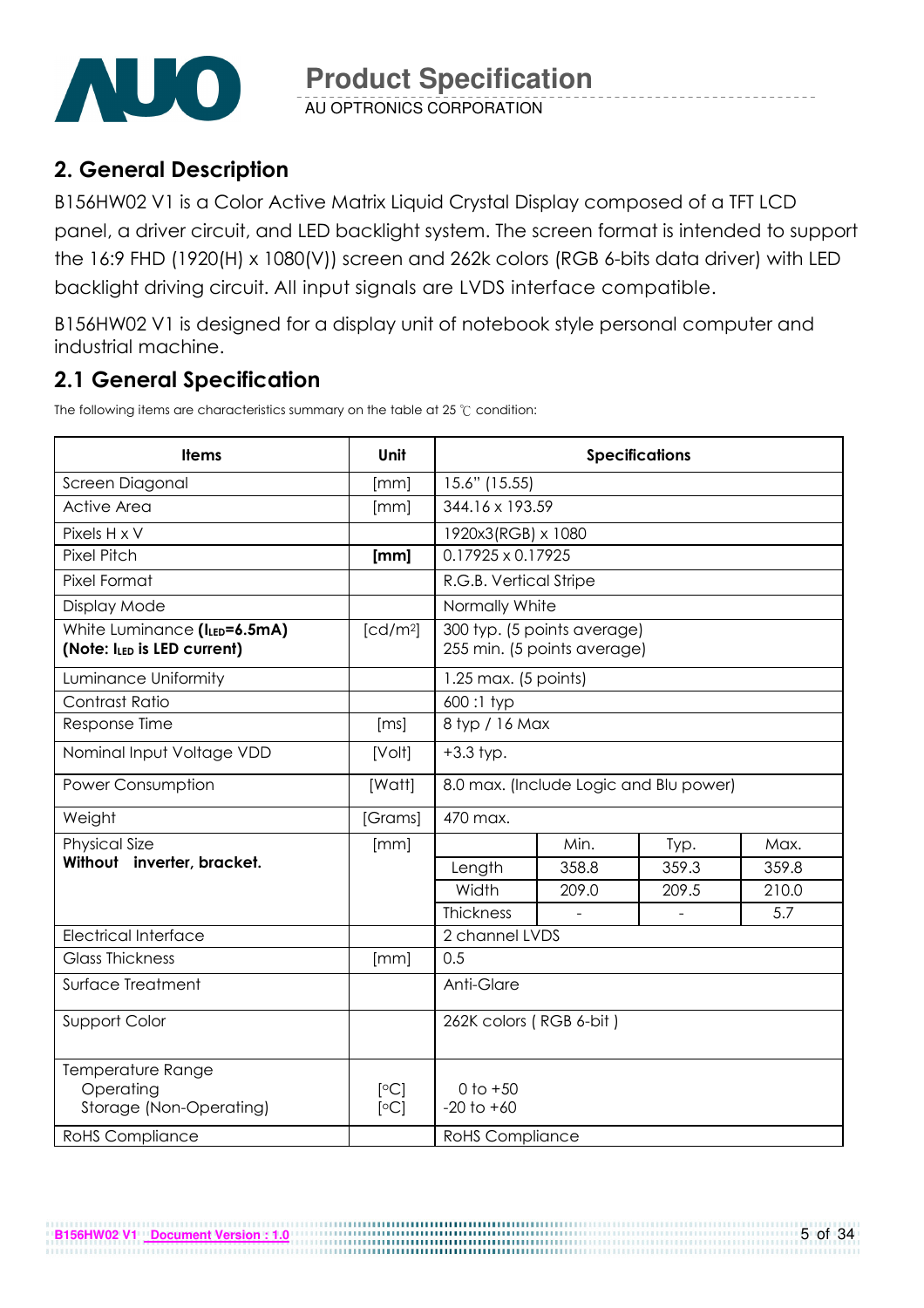

AU OPTRONICS CORPORATION

## 2.2 Optical Characteristics

The optical characteristics are measured under stable conditions at 25°C (Room Temperature) :

| Item                         |             | Symbol                     | Conditions            | Min.                     | Typ.                     | Max.                     | Unit                 | Note           |
|------------------------------|-------------|----------------------------|-----------------------|--------------------------|--------------------------|--------------------------|----------------------|----------------|
| White Luminance<br>ILED=20mA |             |                            | 5 points average      | 255                      | 300                      | $\blacksquare$           | cd/m <sup>2</sup>    | 1, 4, 5.       |
|                              |             | $\Theta_{\mathsf{R}}$      | Horizontal<br>(Right) | 60                       | 70                       | $\overline{\phantom{a}}$ | degre                |                |
| Viewing Angle                |             | $\Theta_L$                 | $CR = 10$<br>(Left)   | 60                       | 70                       | $\overline{\phantom{a}}$ | $\boldsymbol{\rm e}$ |                |
|                              |             | Ψн                         | Vertical<br>(Upper)   | 45                       | 60                       |                          |                      | 4, 9           |
|                              |             | $\Psi L$                   | $CR = 10$<br>(Lower)  | 50                       | 60                       |                          |                      |                |
| Luminance Uniformity         |             | $\delta_{5P}$              | 5 Points              |                          | $\overline{\phantom{a}}$ | 1.25                     |                      | 1, 3, 4        |
| Luminance Uniformity         |             | $\delta_{1\underline{3P}}$ | 13 Points             | $\sim$                   | $\blacksquare$           | 1.50                     |                      | 2, 3, 4        |
| Contrast Ratio               |             | CR                         |                       | 400                      | 500                      |                          |                      | 4, 6           |
| Cross talk                   |             | %                          |                       |                          |                          | 4                        |                      | 4, 7           |
| Response Time                |             | TRT                        | Rising + Falling      | $\blacksquare$           | 8                        | 16                       | msec                 | 4, 8           |
|                              |             | Rx                         |                       | 0.59                     | 0.62                     | 0.65                     |                      |                |
|                              | Red         | <b>Ry</b>                  |                       | 0.32                     | 0.35                     | 0.38                     |                      |                |
|                              |             | Gx                         |                       | 0.29                     | 0.32                     | 0.35                     |                      |                |
| Color /                      | Green       | Gy                         |                       | 0.57                     | 0.6                      | 0.63                     |                      |                |
| Chromaticity<br>Coodinates   |             | <b>Bx</b>                  | <b>CIE 1931</b>       | 0.12                     | 0.15                     | 0.18                     |                      | $\overline{4}$ |
|                              | <b>Blue</b> | <b>By</b>                  |                       | 0.09                     | 0.12                     | 0.15                     |                      |                |
|                              |             | Wx                         |                       | 0.283                    | 0.313                    | 0.343                    |                      |                |
|                              | White       | Wy                         |                       | 0.299                    | 0.329                    | 0.359                    |                      |                |
| <b>NTSC</b>                  |             | $\%$                       |                       | $\overline{\phantom{m}}$ | 60                       |                          |                      |                |

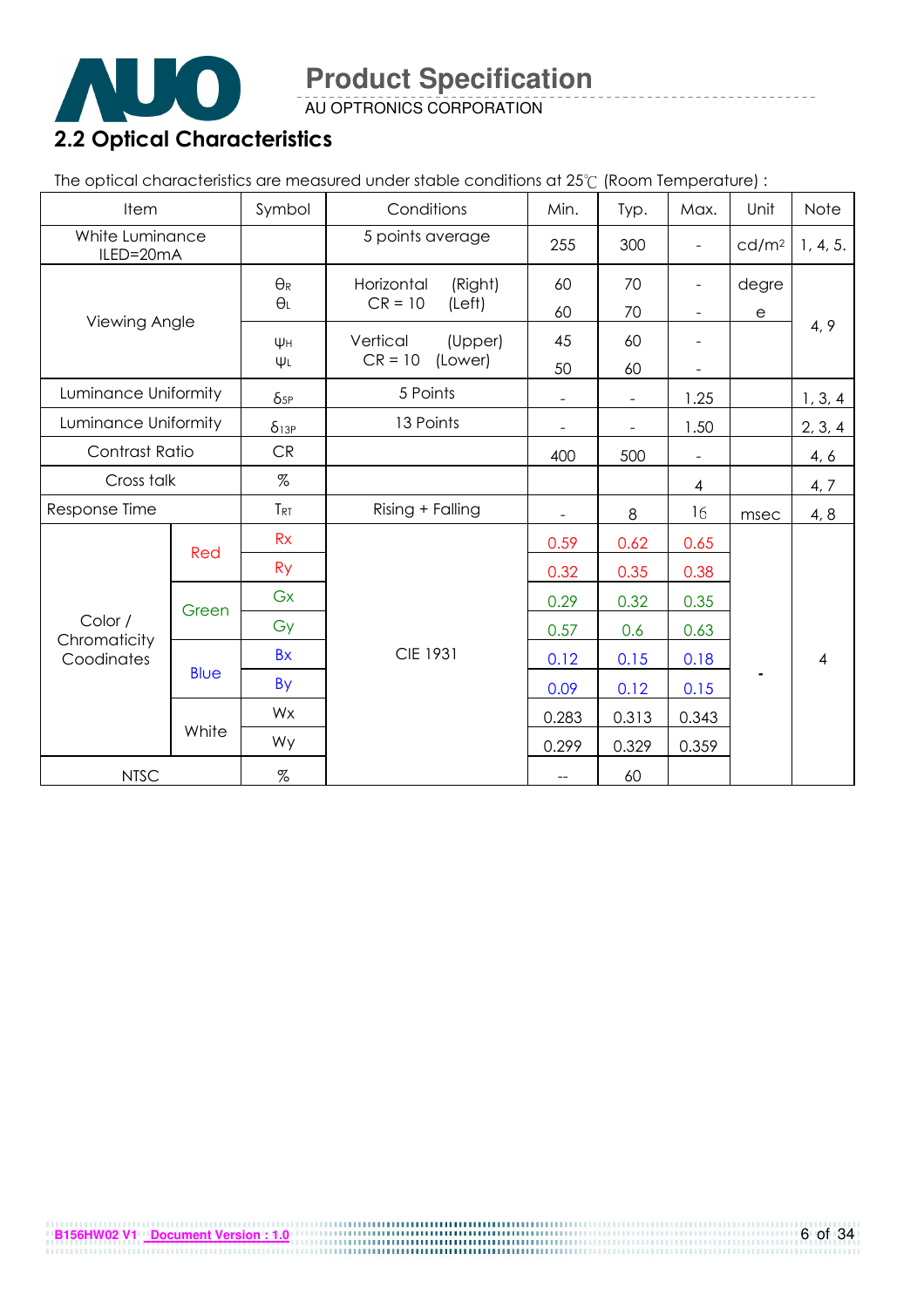

AU OPTRONICS CORPORATION

#### Note 1: 5 points position (Ref: Active area)



Note 2: 13 points position (Ref: Active area)



Note 3: The luminance uniformity of 5 or 13 points is defined by dividing the maximum luminance values by the minimum test point luminance

|                          |     | Maximum Brightness of five points     |
|--------------------------|-----|---------------------------------------|
| $\delta$ w <sub>5</sub>  | $=$ | Minimum Brightness of five points     |
|                          |     | Maximum Brightness of thirteen points |
| $\delta$ W <sub>13</sub> | $=$ | Minimum Brightness of thirteen points |

#### Note 4: Measurement method

The LCD module should be stabilized at given temperature for 30 minutes to avoid abrupt temperature change during measuring. In order to stabilize the luminance, the measurement should be executed after

7 of 34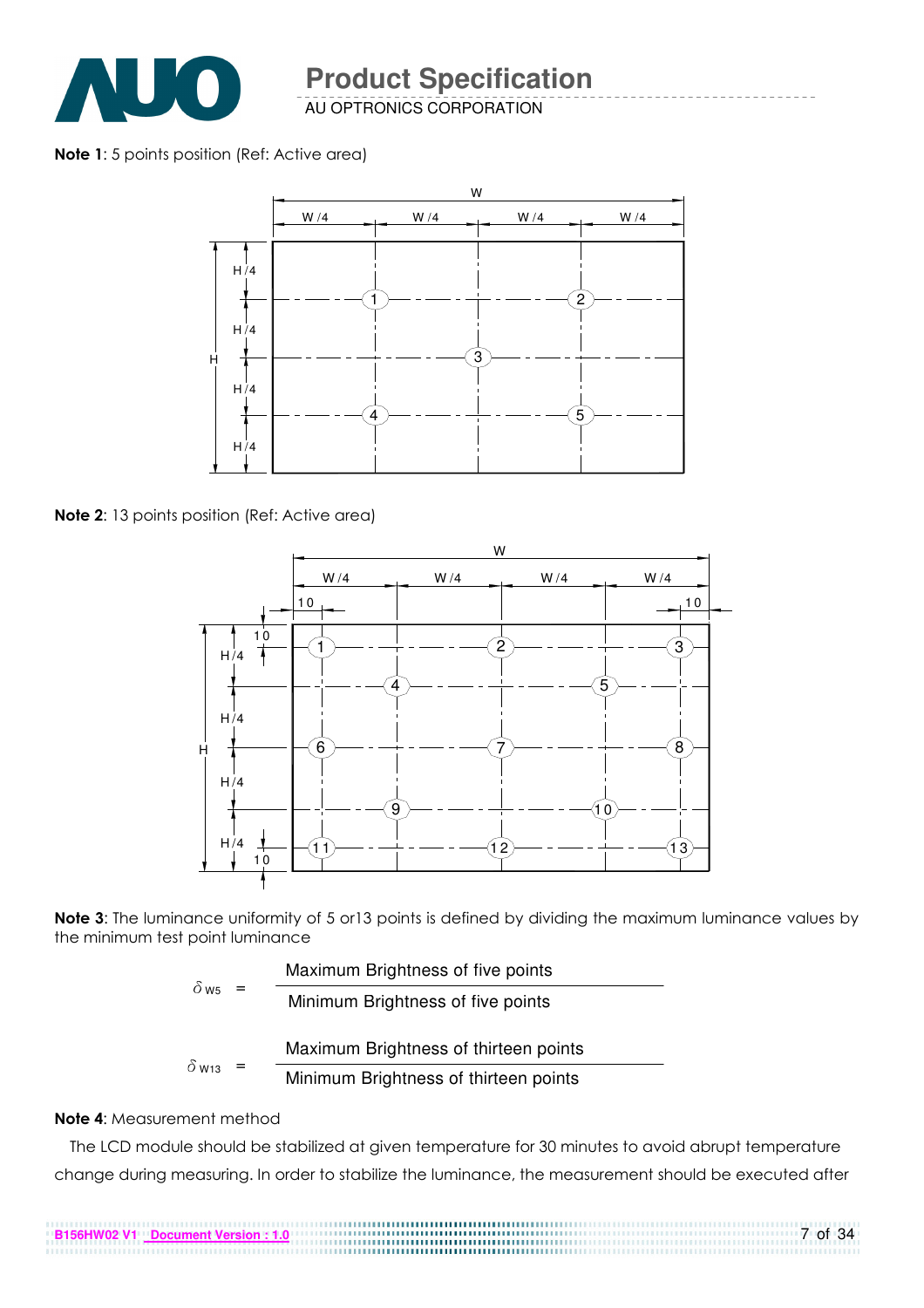

AU OPTRONICS CORPORATION

lighting Backlight for 30 minutes in a stable, windless and dark room, and it should be measured in the center of screen.



Center of the screen



Measure the luminance of gray level 63 at 5 points  $Y_L = [L (1) + L (2) + L (3) + L (4) + L (5)] / 5$ 

L (x) is corresponding to the luminance of the point X at Figure in Note (1).

#### Note 6: Definition of contrast ratio:

Contrast ratio is calculated with the following formula.

Contrast ratio  $(CR)$ = Brightness on the "White" state Brightness on the "Black" state

#### **Note 7**: Definition of Cross Talk (CT)

$$
CT = | Y_B - Y_A | / Y_A \times 100 (%)
$$

**B156HW02 V1 Document Version : 1.0**

#### Where

YA = Luminance of measured location without gray level 0 pattern (cd/m2)

..............

 $Y_B$  = Luminance of measured location with gray level 0 pattern (cd/m<sub>2</sub>)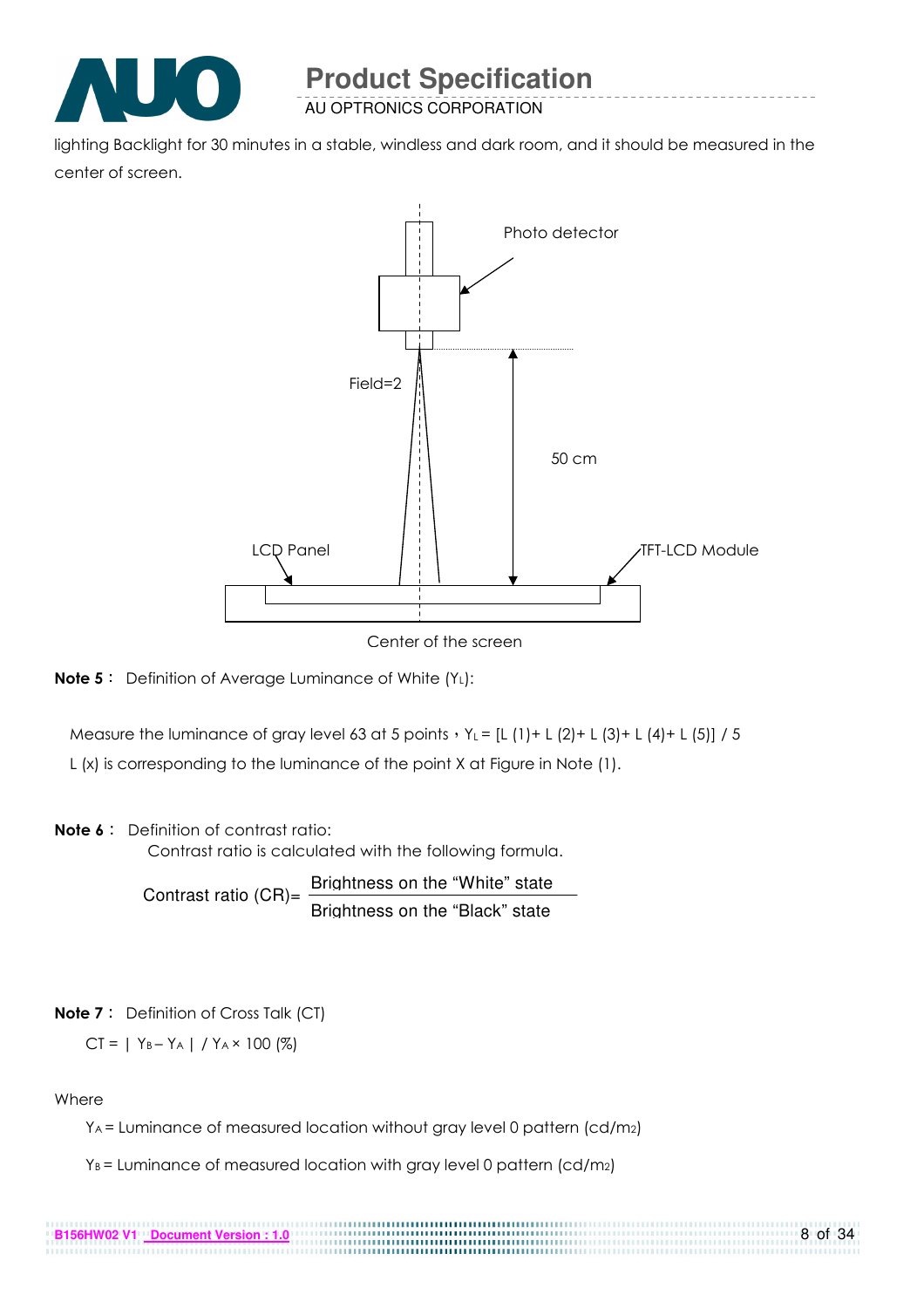

AU OPTRONICS CORPORATION



#### Note 8: Definition of response time:

The output signals of BM-7 or equivalent are measured when the input signals are changed from "Black" to "White" (falling time) and from "White" to "Black" (rising time), respectively. The response time interval between the 10% and 90% of amplitudes. Refer to figure as below.

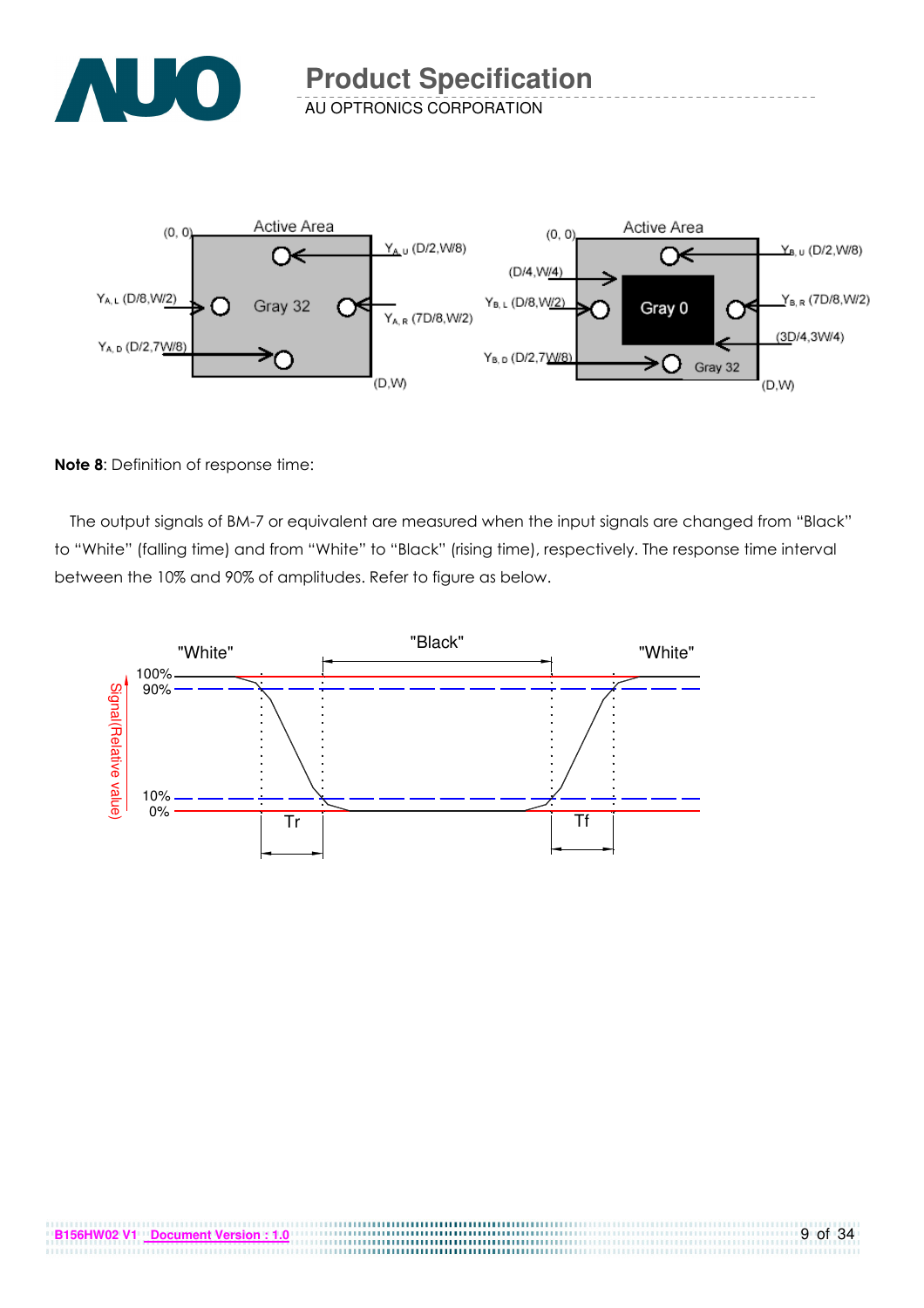

AU OPTRONICS CORPORATION

#### Note 9. Definition of viewing angle

Viewing angle is the measurement of contrast ratio  $\geq$  10, at the screen center, over a 180° horizontal and 180° vertical range (off-normal viewing angles). The 180° viewing angle range is broken down as follows; 90° (θ) horizontal left and right and 90° (Φ) vertical, high (up) and low (down). The measurement direction is typically perpendicular to the display surface with the screen rotated about its center to develop the desired measurement viewing angle.

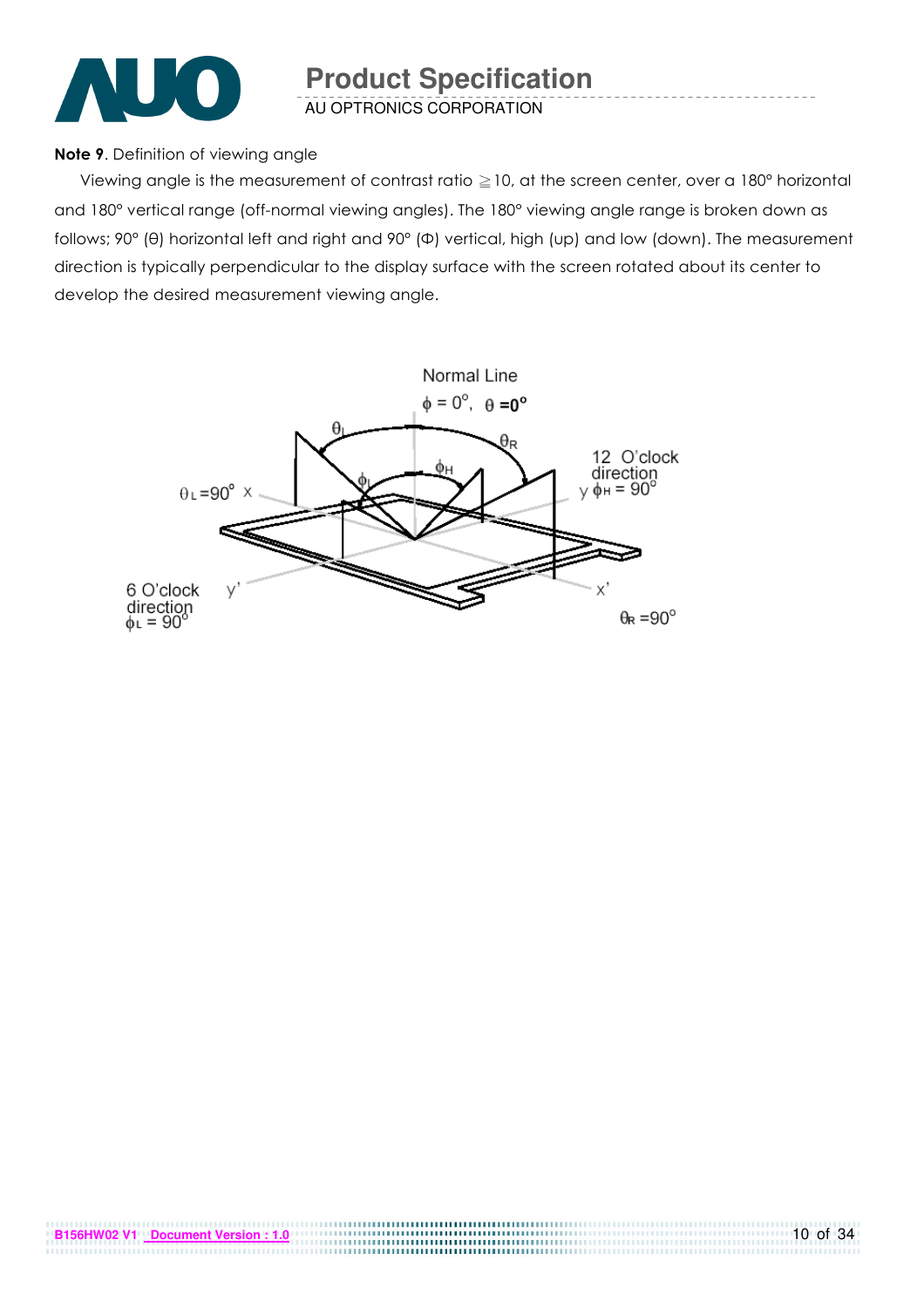

AU OPTRONICS CORPORATION

## 3. Functional Block Diagram

The following diagram shows the functional block of the 15.6 inches wide Color TFT/LCD 40 Pin.

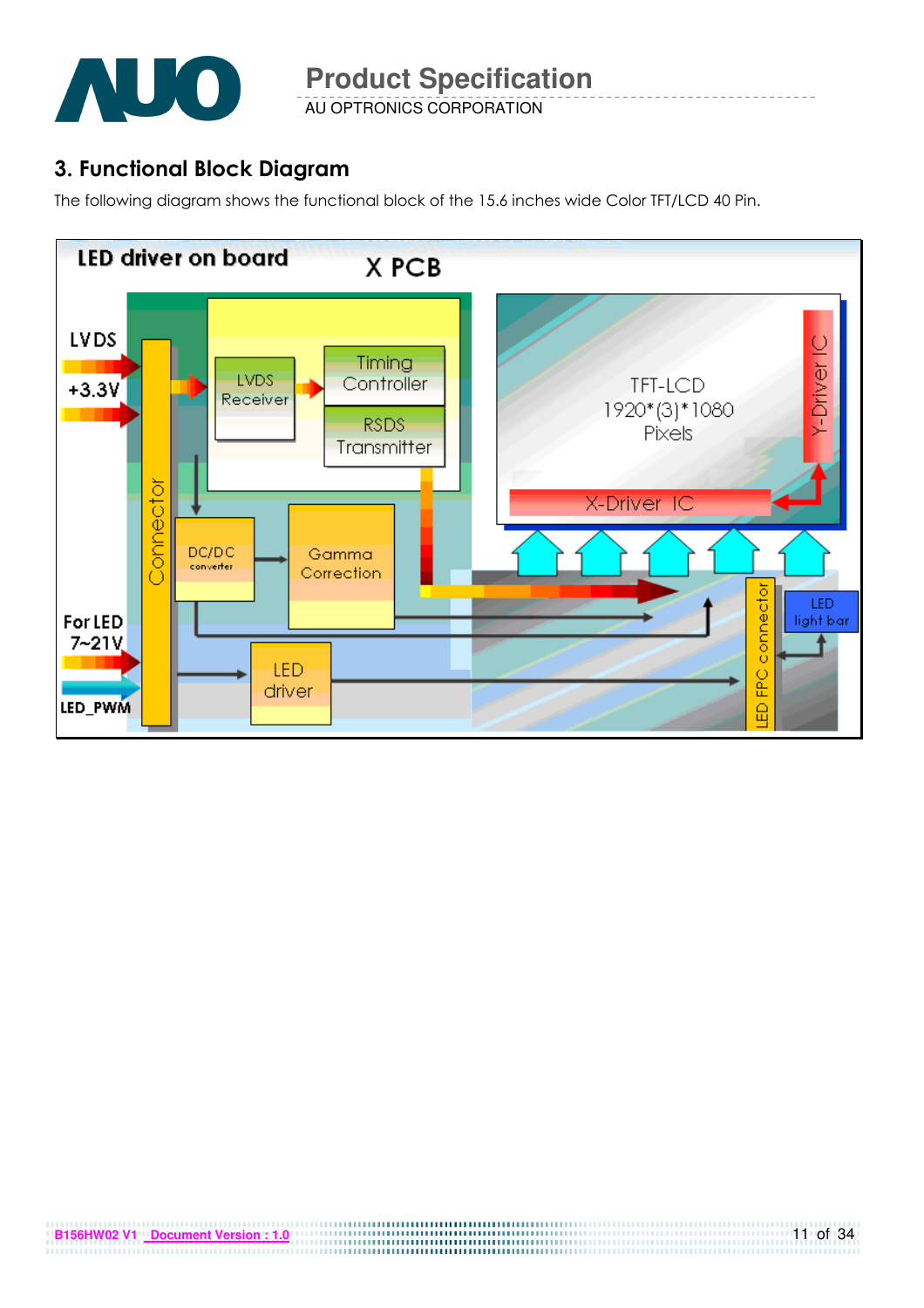

AU OPTRONICS CORPORATION

## 4. Absolute Maximum Ratings

An absolute maximum rating of the module is as following:

## 4.1 Absolute Ratings of TFT LCD Module

| ltem            | Svmbol | Min       | Max  | Unit   | <b>Conditions</b>      |
|-----------------|--------|-----------|------|--------|------------------------|
| Logic/LCD Drive | Vin    | ົ<br>−∪.∪ | +4.0 | [Volt] | Note<br>$\overline{ }$ |

## 4.2 Absolute Ratings of Environment

| <b>Item</b>               | Symbol     | Min   | Max   | Unit           | <b>Conditions</b> |
|---------------------------|------------|-------|-------|----------------|-------------------|
| Operating                 | TOP        |       | $+50$ | $\overline{C}$ | Note 4            |
| <b>Operation Humidity</b> | <b>HOP</b> |       | 95    | [%RH]          | Note 4            |
| Storage Temperature       | TST        | $-20$ | $+60$ | $\overline{C}$ | Note 4            |
| <b>Storage Humidity</b>   | HST        |       | 95    | [%RH]          | Note 4            |

Note 1: At Ta (25°C)

Note 2: Permanent damage to the device may occur if exceed maximum values

Note 3: LED specification refer to section 5.2

Note 4: For quality performance, please refer to AUO IIS (Incoming Inspection Standard).

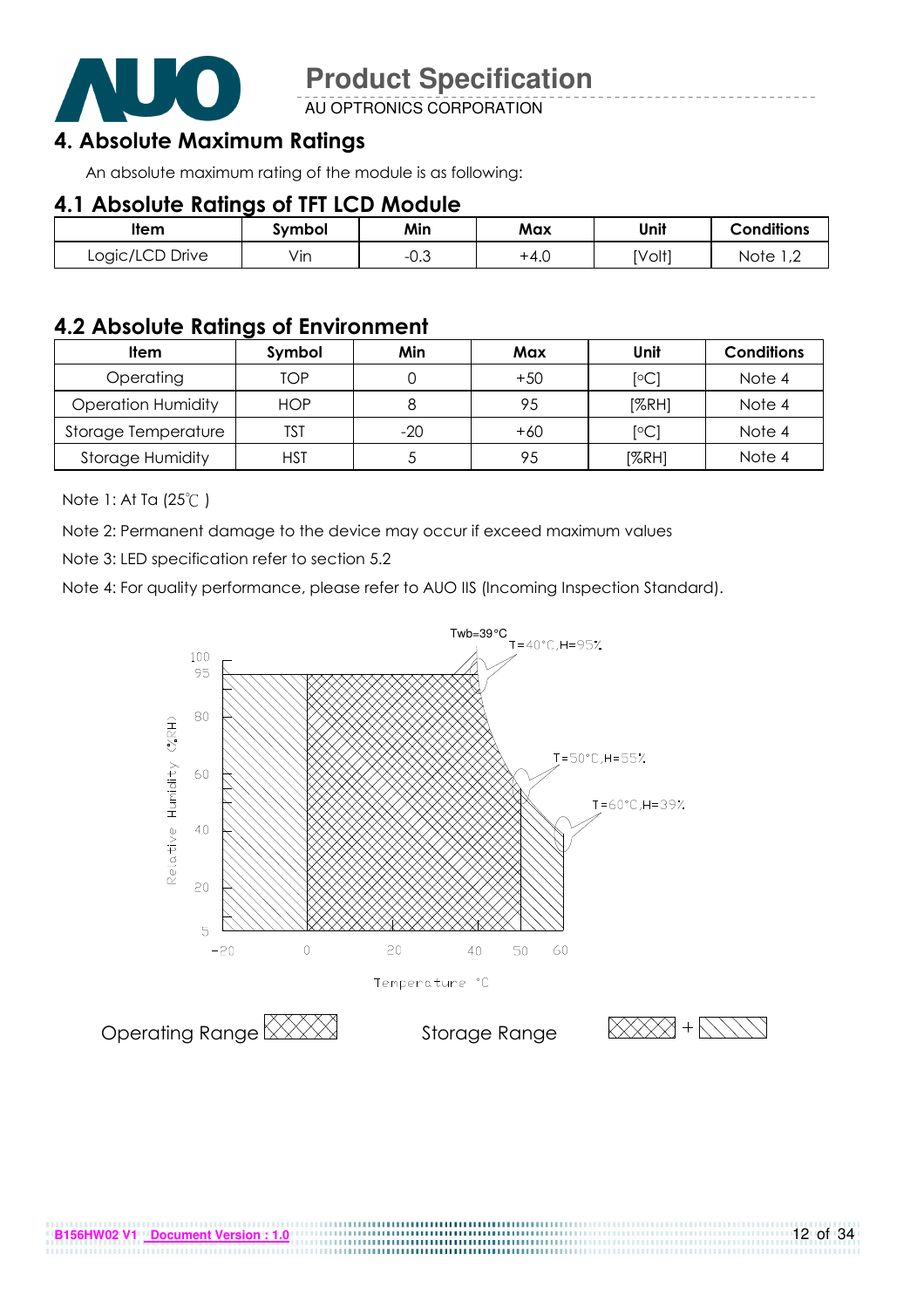

AU OPTRONICS CORPORATION

## 5. Electrical characteristics

### 5.1 TFT LCD Module

#### 5.1.1 Power Specification

Input power specifications are as follows;

The power specification are measured under 25°C and frame frenquency under 60Hz

| Symble       | Parameter                                      | Min | Typ | Max  | <b>Units</b>  | <b>Note</b> |
|--------------|------------------------------------------------|-----|-----|------|---------------|-------------|
| <b>VDD</b>   | Logic/LCD Drive<br>Voltage                     | 3.0 | 3.3 | 3.6  | [Volt]        |             |
| PDD          | <b>VDD Power</b>                               |     |     | 2.0  | [Watt]        | Note $1/2$  |
| <b>IDD</b>   | <b>IDD Current</b>                             |     |     | 606  | [mA]          | Note $1/2$  |
| <b>IRush</b> | Inrush Current                                 |     |     | 2000 | [MA]          | Note 3      |
| VDDrp        | Allowable<br>Logic/LCD Drive<br>Ripple Voltage |     |     | 100  | [mV]<br>$p-p$ |             |

Note 1: Maximum Measurement Condition: Black Pattern, XP Desktop Pattern

Note 2 Typical Measurement Condition: Mosaic Pattern, XP Desktop Pattern

Note 3: Measure

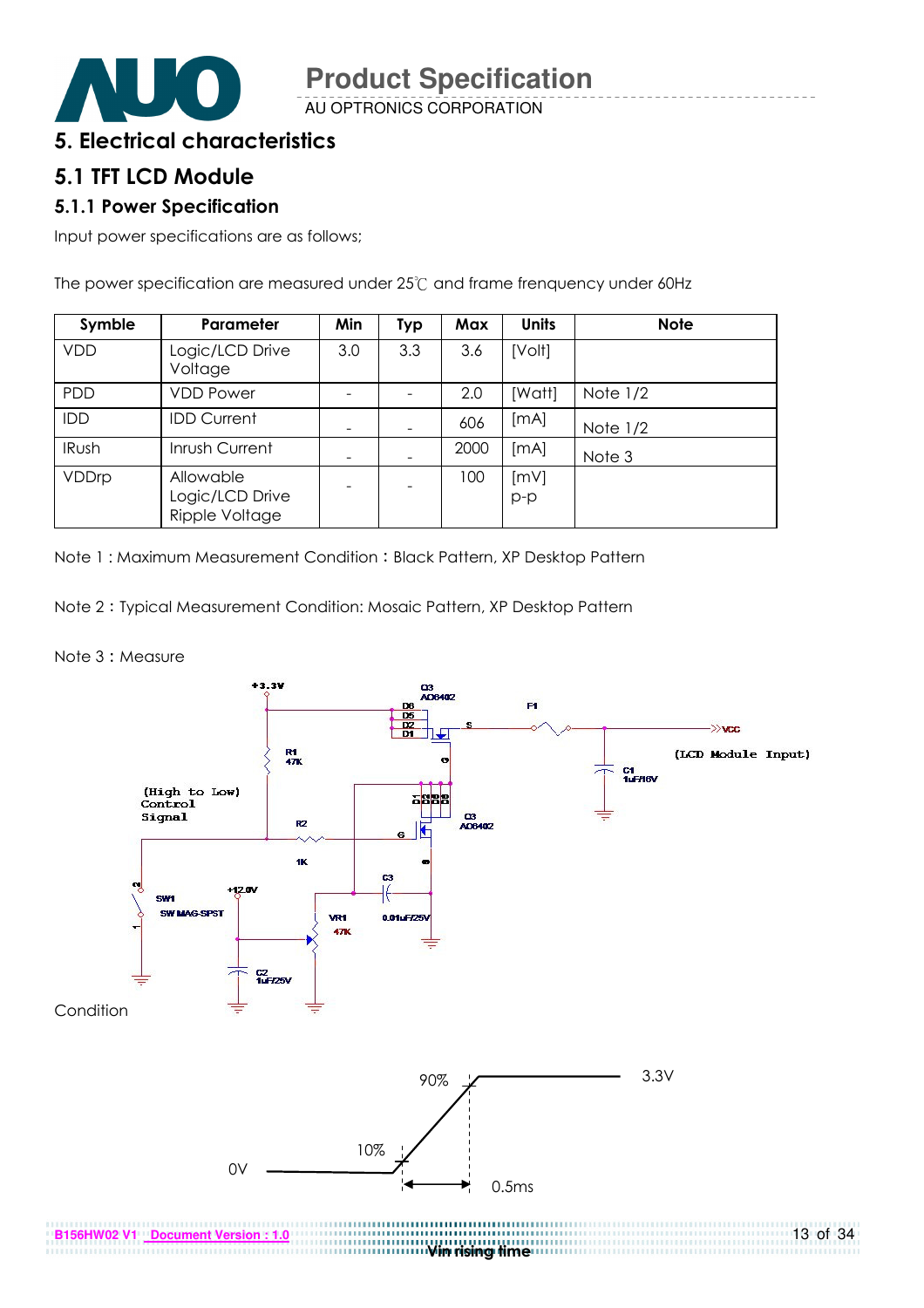

AU OPTRONICS CORPORATION

### 5.1.2 Signal Electrical Characteristics

Input signals shall be low or High-impedance state when VDD is off.

Signal electrical characteristics are as follows;

| Parameter              | Condition                                        | Min    | Max   | Unit |
|------------------------|--------------------------------------------------|--------|-------|------|
| V <sub>TH</sub>        | Differential Input High<br>Threshold (Vcm=+1.2V) |        | 100   | [mV] |
| $V_{TL}$               | Differential Input Low<br>Threshold (Vcm=+1.2V)  | $-100$ |       | [mV] |
| $ V_{ID} $             | Differential Input Voltage                       | 100    | 600   | [mV] |
| <b>V</b> <sub>CM</sub> | Differential Input Common<br>Mode Voltage        | 1.125  | 1.375 | [V]  |

Note: LVDS Signal Waveform

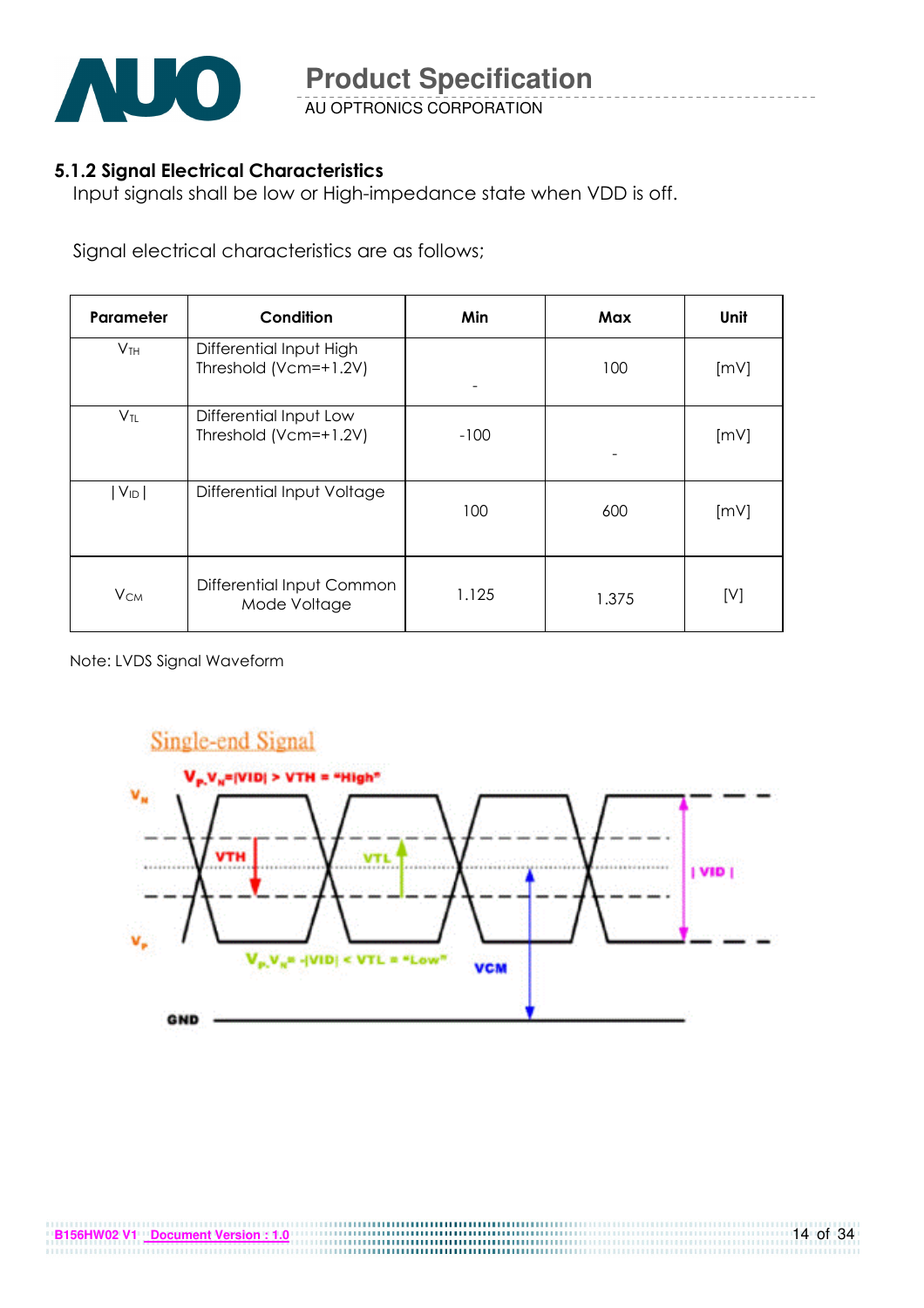

AU OPTRONICS CORPORATION

## 5.2 Backlight Unit

#### 5.2.1 LED characteristics

| Parameter              | Symbol      | Min    | Typ    | Max                      | <b>Units</b> | Condition                   |
|------------------------|-------------|--------|--------|--------------------------|--------------|-----------------------------|
| <b>Backlight Power</b> | <b>PLED</b> |        |        | 6.0                      | [Watt]       | (Ta=25℃), Note 1            |
| Consumption            |             |        |        |                          |              | $V$ in = $12V$              |
| LED Life-Time          | N/A         | 10,000 | $\sim$ | $\overline{\phantom{a}}$ | Hour         | $(Ta=25^{\circ}C)$ , Note 2 |
|                        |             |        |        |                          |              | $I_F = 20$ mA               |

Note 1: Calculator value for reference PLED = VF (Normal Distribution) \* IF (Normal Distribution) / Efficiency Note 2: The LED life-time define as the estimated time to 50% degradation of initial luminous.

#### 5.2.2 Backlight input signal characteristics

| Parameter                            | Symbol      | Min                      | <b>Typ</b> | Max  | <b>Units</b> | <b>Remark</b>                   |
|--------------------------------------|-------------|--------------------------|------------|------|--------------|---------------------------------|
| LED Power Supply                     | <b>VLED</b> | 7.0                      | 12.0       | 21.0 | [Volt]       |                                 |
| LED Enable Input<br>High Level       | VLED_EN     | 2.5                      |            | 5.5  | [Volt]       |                                 |
| LED Enable Input<br>Low Level        |             |                          |            | 0.8  | [Volt]       |                                 |
| PWM Logic Input<br><b>High Level</b> | VPWM EN     | 2.5                      |            | 5.5  | [Volt]       | Define as<br>Connector          |
| PWM Logic Input<br>Low Level         |             |                          |            | 0.8  | [Volt]       | Interface<br>$(Ta=25^{\circ}C)$ |
| PWM Input Frequency                  | <b>FPWM</b> | 100                      | 200        | 20k  | Hz           |                                 |
| PWM Duty Ratio                       | Duty        | $\overline{\phantom{a}}$ |            | 100  | $\%$         |                                 |

Note 1: Calculator Value for refence IFx VFx 36 efficency (85%) = P(typ);P(max) estimated with Lf and VF tolerance.

Note2: The LED life-time define as the estimated time to 50% degradation of iinitial luminous. Note3: Output PWM frequency< 5k Hz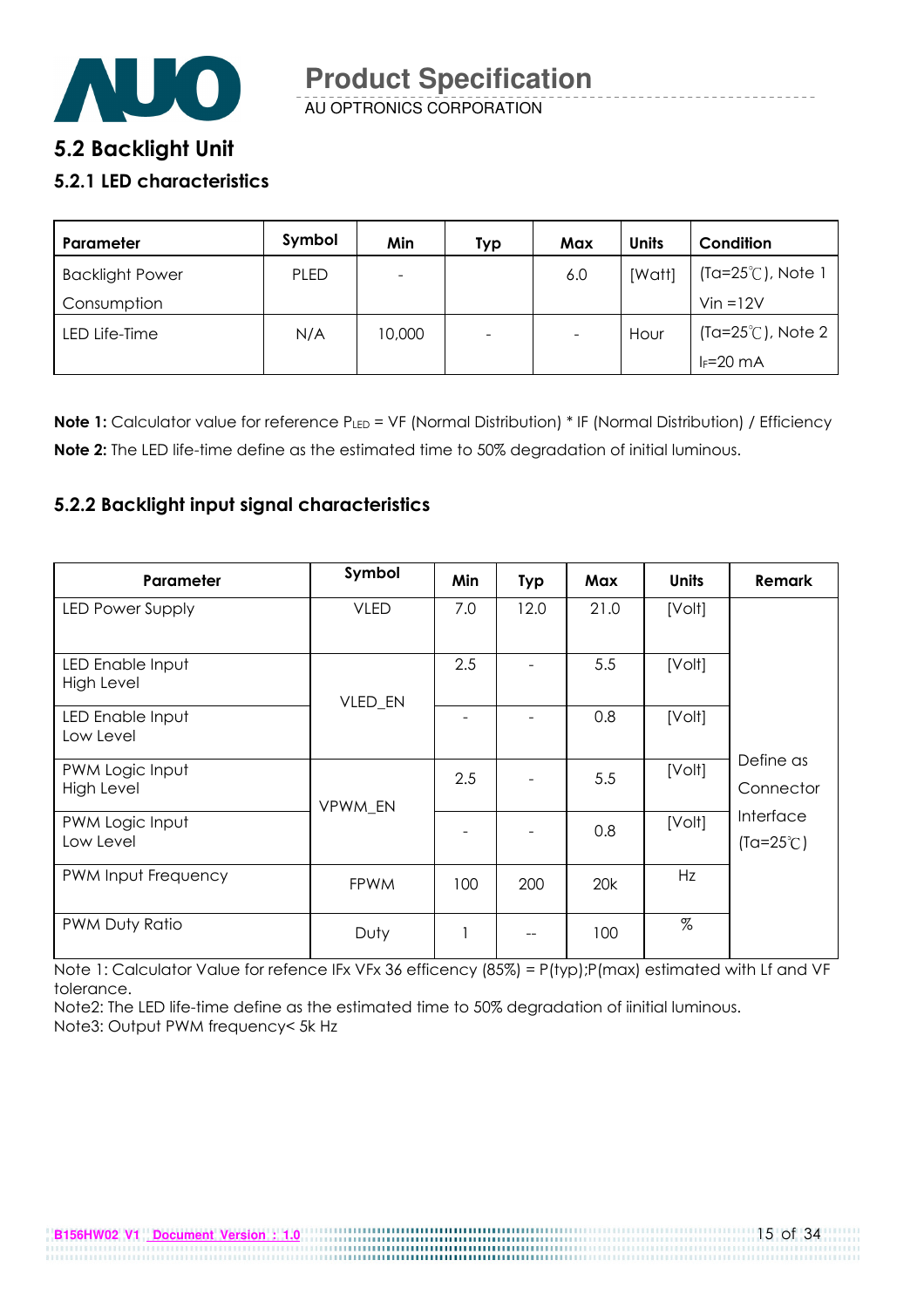

## 6. Signal Characteristic

## 6.1 Pixel Format Image

Following figure shows the relationship of the input signals and LCD pixel format.

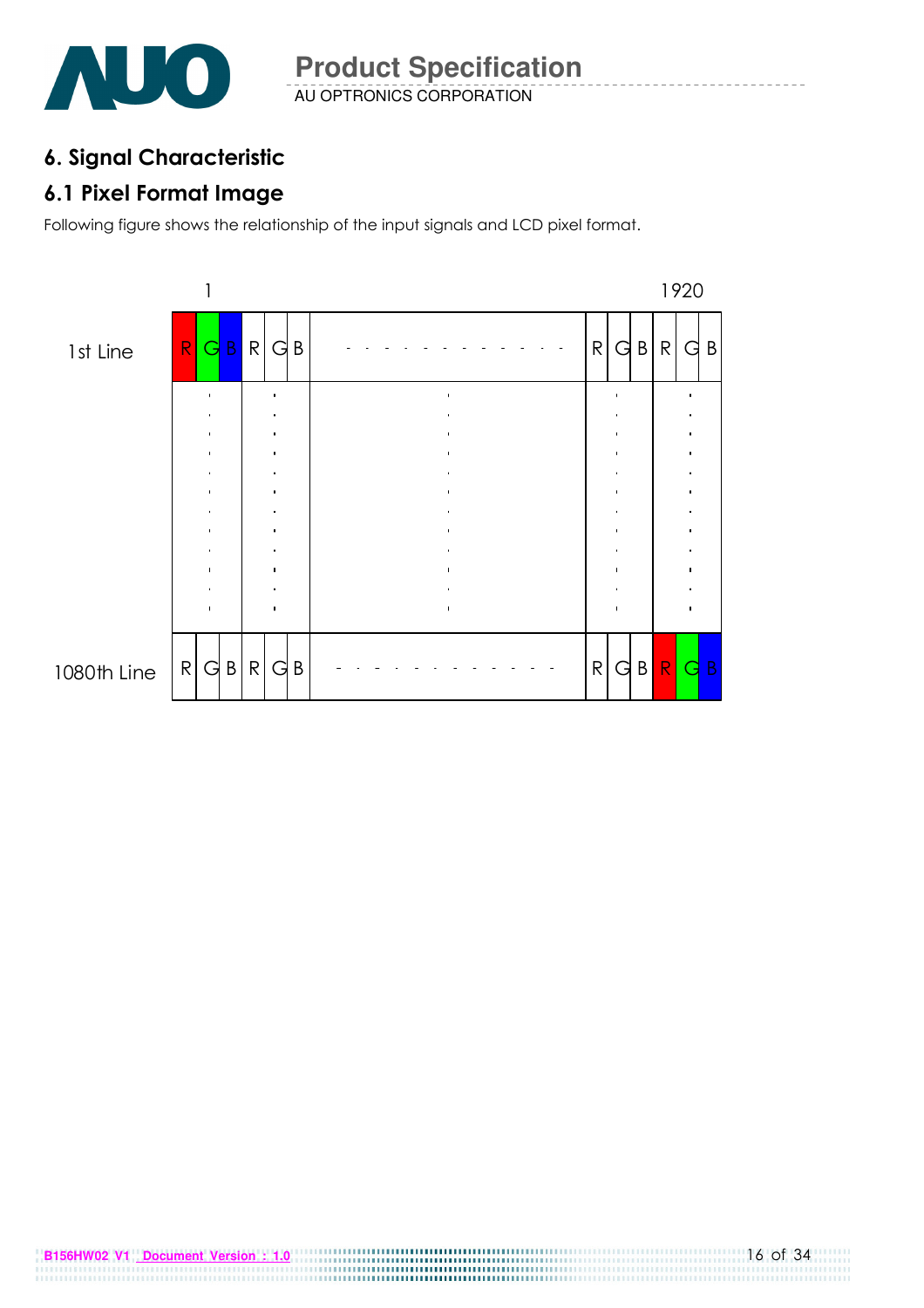

AU OPTRONICS CORPORATION

## 6.2 The input data format



| <b>Signal Name</b> | <b>Description</b>     |                                                                        |
|--------------------|------------------------|------------------------------------------------------------------------|
| R5                 | Red Data 5 (MSB)       | Red-pixel Data                                                         |
| R4                 | Red Data 4             | Each red pixel's brightness data consists of these 6 bits pixel data.  |
| R <sub>3</sub>     | Red Data 3             |                                                                        |
| R2                 | Red Data 2             |                                                                        |
| R1                 | Red Data 1             |                                                                        |
| R <sub>0</sub>     | Red Data 0 (LSB)       |                                                                        |
|                    |                        |                                                                        |
|                    | Red-pixel Data         |                                                                        |
| G <sub>5</sub>     | Green Data 5 (MSB)     | Green-pixel Data                                                       |
| G4                 | Green Data 4           | Each green pixel's brightness data consists of these 6 bits pixel      |
| G <sub>3</sub>     | Green Data 3           | data.                                                                  |
| G <sub>2</sub>     | Green Data 2           |                                                                        |
| G1                 | Green Data 1           |                                                                        |
| G <sub>0</sub>     | Green Data 0 (LSB)     |                                                                        |
|                    |                        |                                                                        |
|                    | Green-pixel Data       |                                                                        |
| <b>B5</b>          | Blue Data 5 (MSB)      | <b>Blue-pixel Data</b>                                                 |
| <b>B4</b>          | <b>Blue Data 4</b>     | Each blue pixel's brightness data consists of these 6 bits pixel data. |
| B <sub>3</sub>     | <b>Blue Data 3</b>     |                                                                        |
| <b>B2</b>          | <b>Blue Data 2</b>     |                                                                        |
| B <sub>1</sub>     | <b>Blue Data 1</b>     |                                                                        |
| B <sub>O</sub>     | Blue Data 0 (LSB)      |                                                                        |
|                    |                        |                                                                        |
|                    | <b>Blue-pixel Data</b> |                                                                        |
| <b>RxCLKIN</b>     | Data Clock             | The signal is used to strobe the pixel data and DE signals. All pixel  |
|                    |                        | data shall be valid at the falling edge when the DE signal is high     |
| <b>DE</b>          | Display Timing         | This signal is strobed at the falling edge of                          |
|                    |                        | RxCLKIN. When the signal is high, the pixel data shall be valid to     |
|                    |                        | be displayed.                                                          |
| VS                 | Vertical Sync          | The signal is synchronized to RxCLKIN.                                 |
| <b>HS</b>          | Horizontal Sync        | The signal is synchronized to RxCLKIN.                                 |

Note: Output signals from any system shall be low or High-impedance state when VDD is off.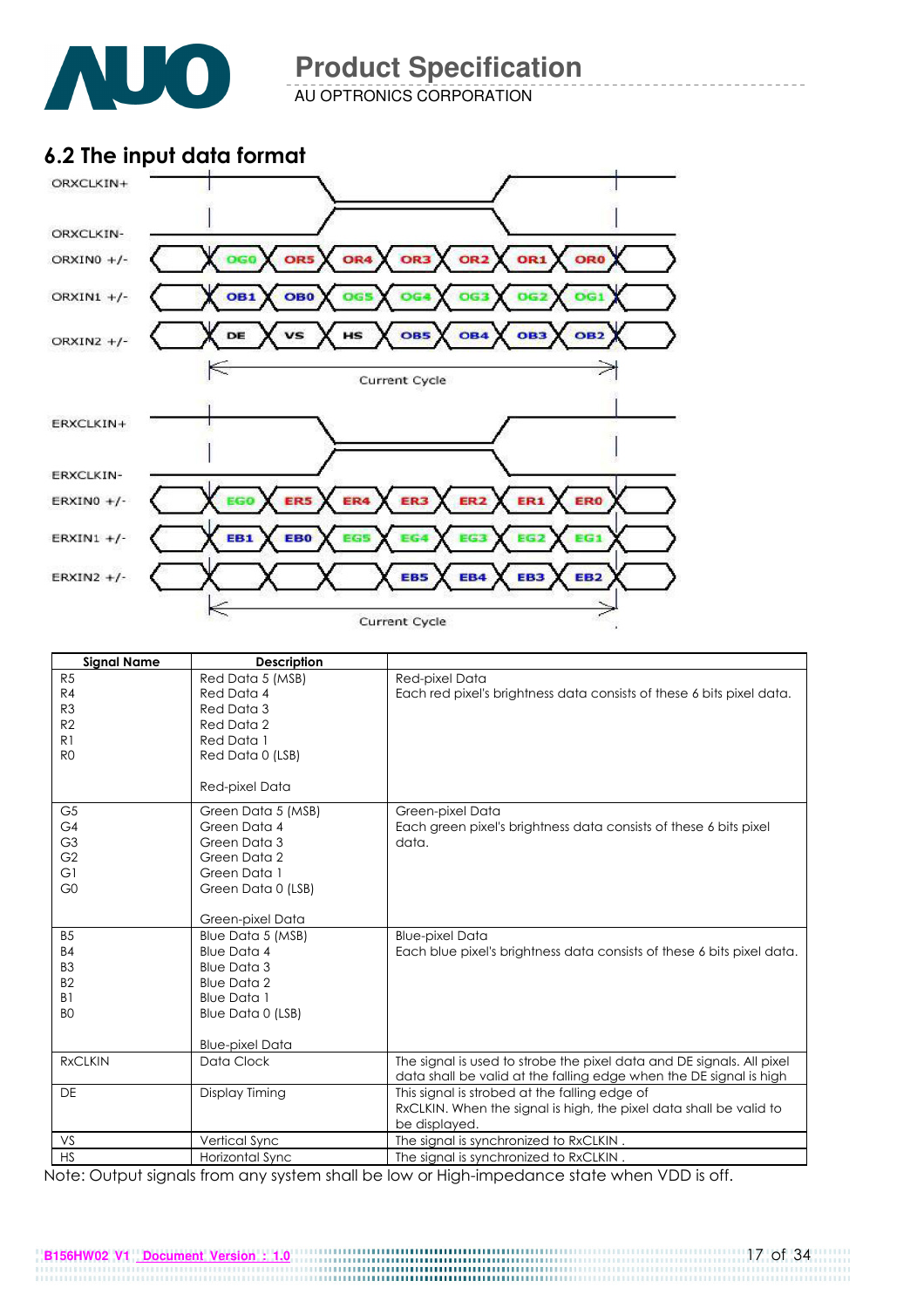

AU OPTRONICS CORPORATION

6.3 Integration Interface and Pin Assignment

#### 6.3.1 Connector Description

Physical interface is described as for the connector on module.

These connectors are capable of accommodating the following signals and will be following components.

| <b>Connector Name / Designation</b> | <b>For Signal Connector</b>       |
|-------------------------------------|-----------------------------------|
| Manufacturer                        | <b>IPFX</b>                       |
| Type / Part Number                  | IPEX 20455-040E-12R or compatible |
| Mating Housing/Part Number          | IPEX 20353-040T-11 or compatible  |

### 6.3.2 Pin Assignment

LVDS is a differential signal technology for LCD interface and high speed data transfer device.

| Pin            | Signal      | <b>Description</b>                           |
|----------------|-------------|----------------------------------------------|
| 1              | <b>NC</b>   | No connection (Reserve)                      |
| $\overline{2}$ | <b>AVDD</b> | PowerSupply, 3.3V (typical)                  |
| 3              | <b>AVDD</b> | PowerSupply, 3.3V (typical)                  |
| 4              | <b>DVDD</b> | DDC 3.3Vpower                                |
| 5              | Test        | Panel Self Test                              |
| 6              | SCL         | <b>DDCClock</b>                              |
| 7              | <b>SDA</b>  | <b>DDCData</b>                               |
| 8              | Odd_Rin0-   | -LVDSdifferential data input (R0-R5,G0)      |
| 9              | Odd Rin0+   | +LVDSdifferential data input(R0-R5,G0)       |
| 10             | <b>GND</b>  | Ground                                       |
| 11             | Odd_Rin1-   | -LVDSdifferential data input (G1-G5,B0-B1)   |
| 12             | Odd Rin1+   | +LVDSdifferential data input(G1-G5,B0-B1)    |
| 13             | <b>GND</b>  | Ground                                       |
| 14             | Odd_Rin2-   | -LVDSdifferential data input(B2-B5,HS,VS,DE) |
| 15             | Odd Rin2+   | +LVDSdifferential data input(B2-B5,HS,VS,DE) |
| 16             | <b>GND</b>  | Ground                                       |
| 17             | Odd_ClkIN-  | -LVDSdifferential clock input                |
| 18             | Odd_ClkIN+  | +LVDSdifferential clock input                |
| 19             | <b>GND</b>  | Ground-Shield                                |
| 20             | Even_Rin0-  | -LVDSdifferential data input (R0-R5,G0)      |
| 21             | Even Rin0+  | +LVDSdifferential data input(R0-R5,G0)       |
| 22             | <b>GND</b>  | Ground                                       |
| 23             | Even_Rin1-  | -LVDSdifferential data input (G1-G5,B0-B1)   |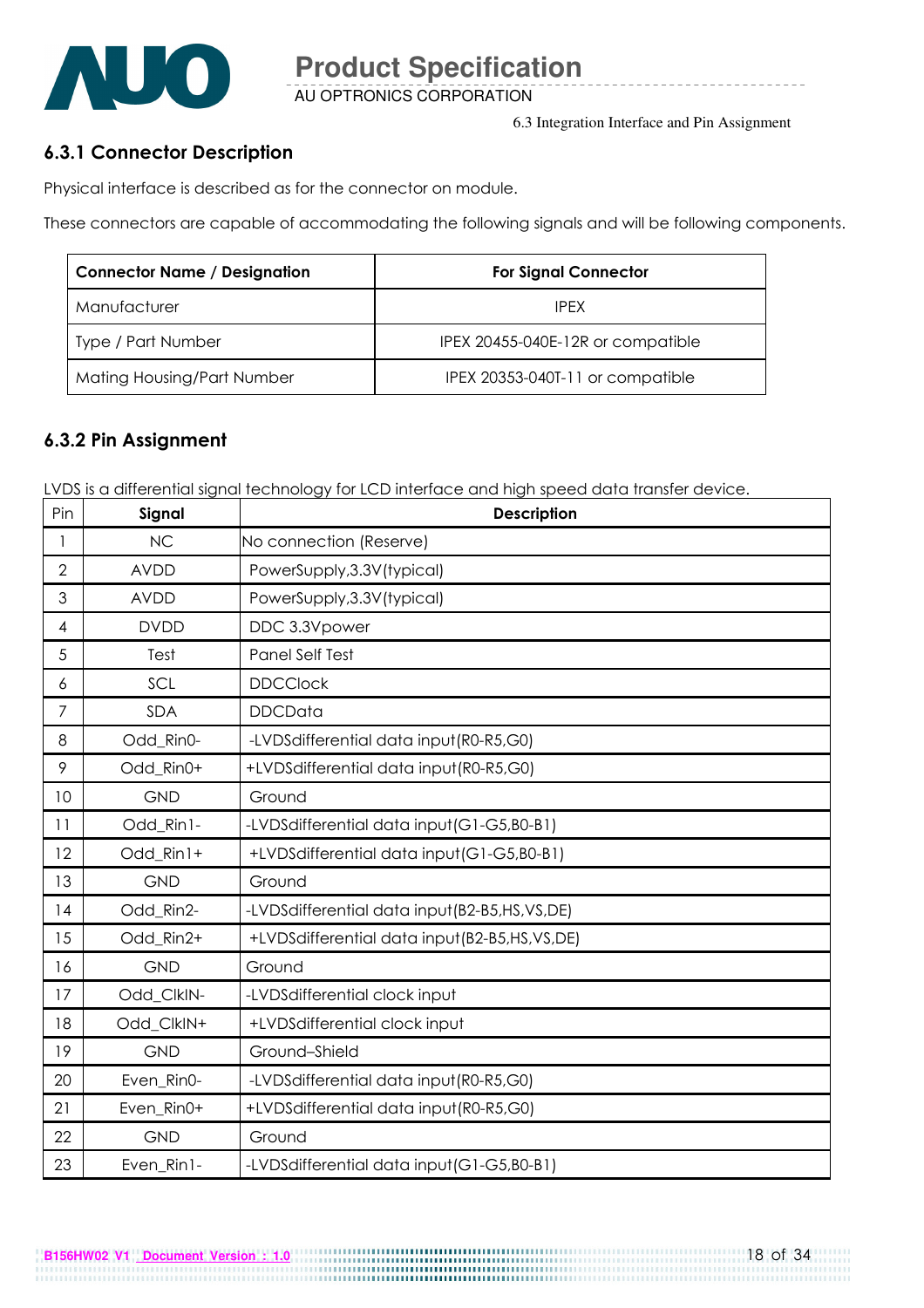

AU OPTRONICS CORPORATION

| 24 | $Even_Rin1+$ | +LVDSdifferential data input (G1-G5,B0-B1)   |
|----|--------------|----------------------------------------------|
| 25 | <b>GND</b>   | Ground                                       |
| 26 | Even_Rin2-   | -LVDSdifferential data input(B2-B5,HS,VS,DE) |
| 27 | Even_Rin2+   | +LVDSdifferential data input(B2-B5,HS,VS,DE) |
| 28 | <b>GND</b>   | Ground                                       |
| 29 | Even_ClkIN-  | -LVDSdifferential clock input                |
| 30 | Even_ClkIN+  | +LVDSdifferential clock input                |
| 31 | <b>GND</b>   | Ground-Shield                                |
| 32 | VLED_GND     | <b>LED Ground</b>                            |
| 33 | VLED_GND     | <b>LED Ground</b>                            |
| 34 | <b>NC</b>    | No connection (Reserve)                      |
| 35 | <b>PWM</b>   | System PWM Logic Input level                 |
| 36 | LED_EN       | LED enable input level                       |
| 37 | <b>NC</b>    | No Connection (Reserve)                      |
| 38 | <b>VLED</b>  | <b>LED Power Supply</b>                      |
| 39 | <b>VLED</b>  | <b>LED Power Supply</b>                      |
| 40 | <b>VLED</b>  | <b>LED Power Supply</b>                      |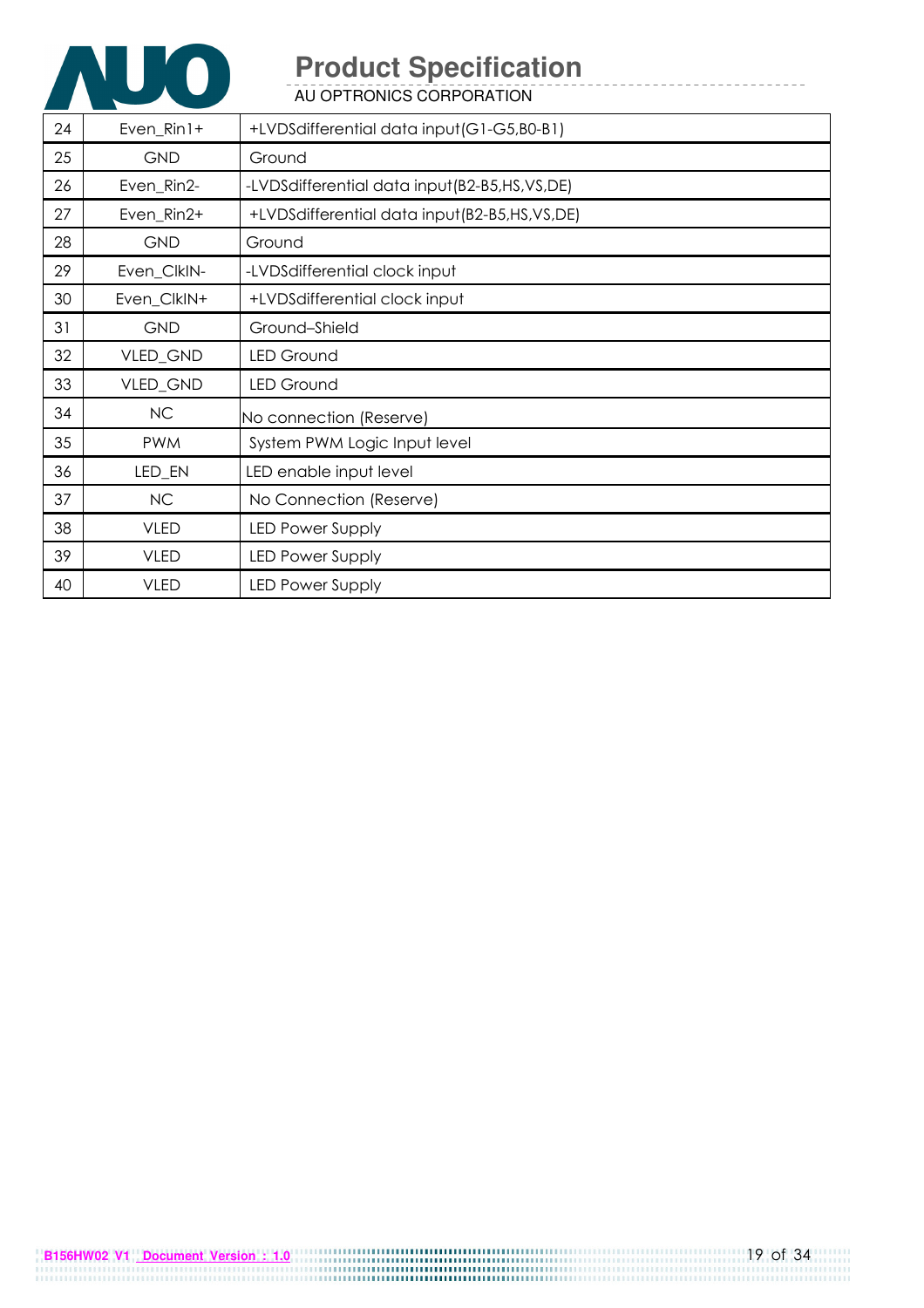

AU OPTRONICS CORPORATION

Note1: Start from right side



Note2: Input signals shall be low or High-impedance state when VDD is off.

internal circuit of LVDS inputs are as following.

The module uses a 100ohm resistor between positive and negative data lines of each receiver input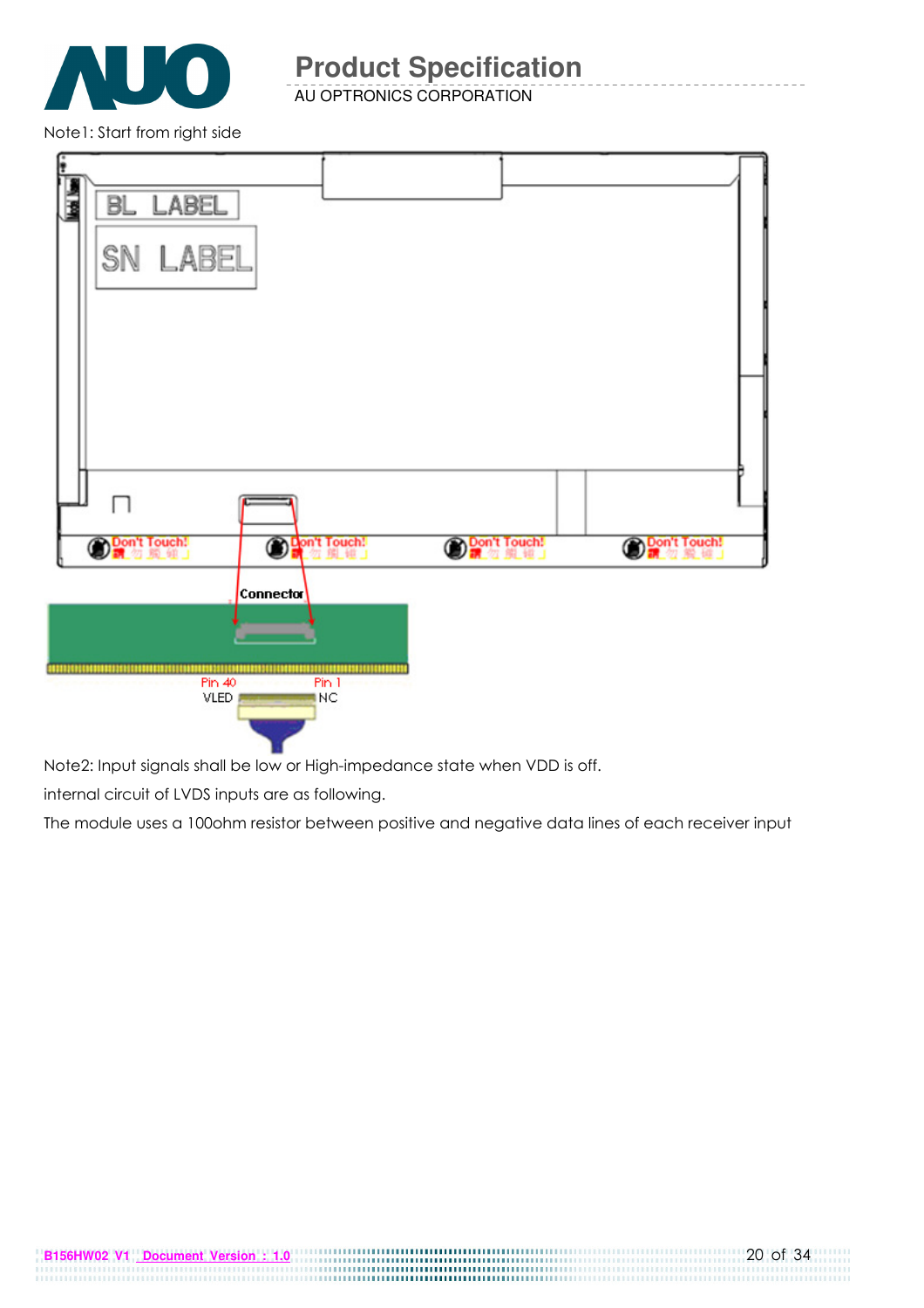

AU OPTRONICS CORPORATION

## 6.4 Interface Timing

## 6.4.1 Timing Characteristics

Basically, interface timings should match the 1920x1080 /60Hz manufacturing guide line timing.

| Parameter                    |                        | Symbol                                            | Min. | Typ.       | Max.       | Unit           |
|------------------------------|------------------------|---------------------------------------------------|------|------------|------------|----------------|
| <b>Frame Rate</b>            |                        |                                                   | 40   | 60         | ۰          | Hz             |
|                              | <b>Clock frequency</b> | 71.19<br>85<br>$1/\mathbf{T}_{\text{Clock}}$<br>٠ |      | <b>MHz</b> |            |                |
|                              | Period                 | $\mathbf{T} \vee$                                 | 1088 | 1130       | ۰          |                |
| <b>Vertical</b>              | <b>Active</b>          | $T_{VD}$                                          | 1080 |            | $T_{Line}$ |                |
| <b>Section</b>               | <b>Blanking</b>        | $T_{VB}$                                          | 8    | 50         | ۰          |                |
|                              | Period                 | Tн                                                | 990  | 1050       | ۰          |                |
| Horizontal<br><b>Section</b> | <b>Active</b>          | $T_{HD}$                                          |      | 960        |            | <b>T</b> Clock |
|                              | <b>Blanking</b>        | $T_{HB}$                                          | 30   | 90         |            |                |

Note : DE mode only

### 6.4.2 Timing diagram

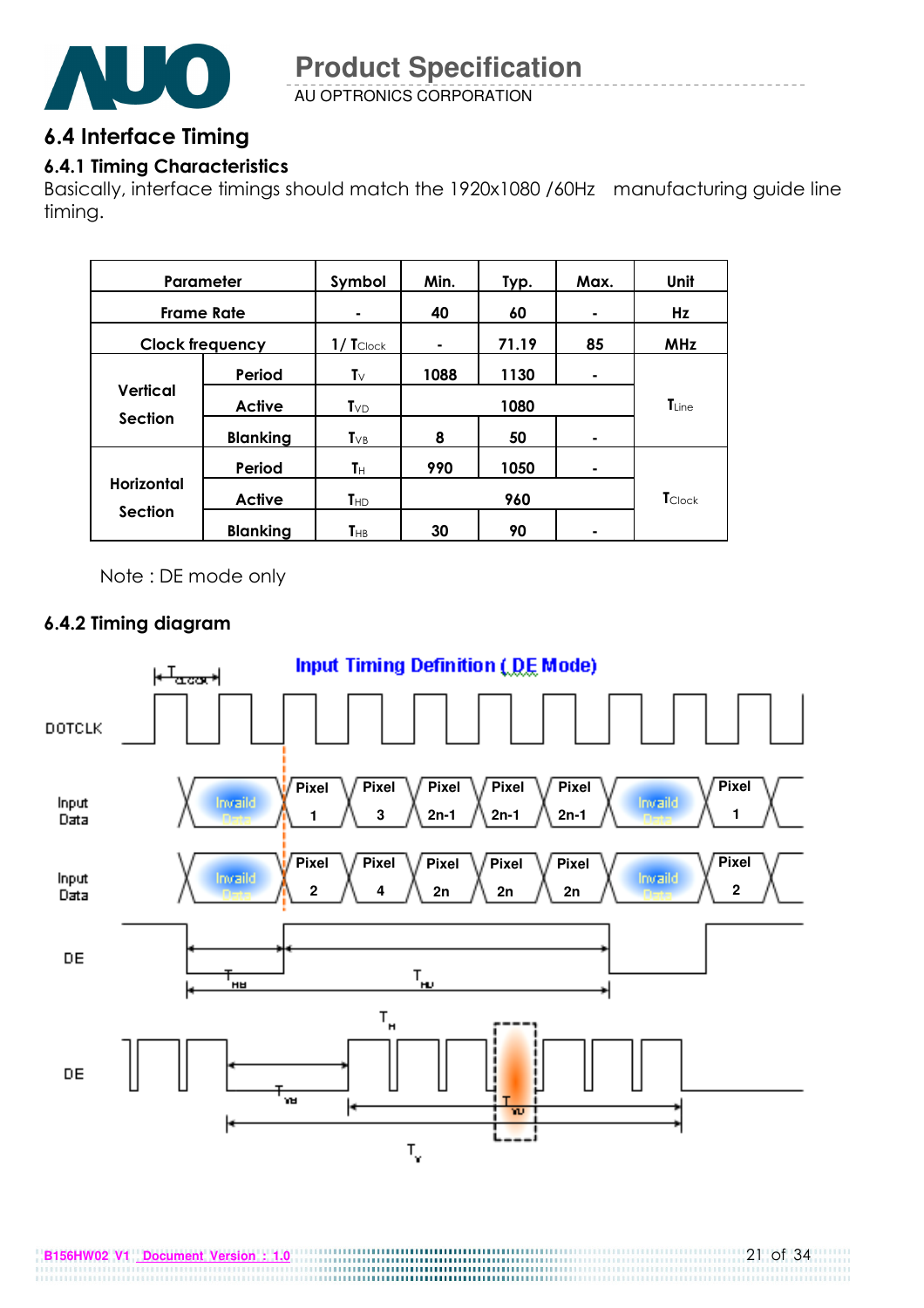

AU OPTRONICS CORPORATION

### 6.5 Power ON/OFF Sequence

LED on/off sequence is as follows. Interface signals are also shown in the chart.

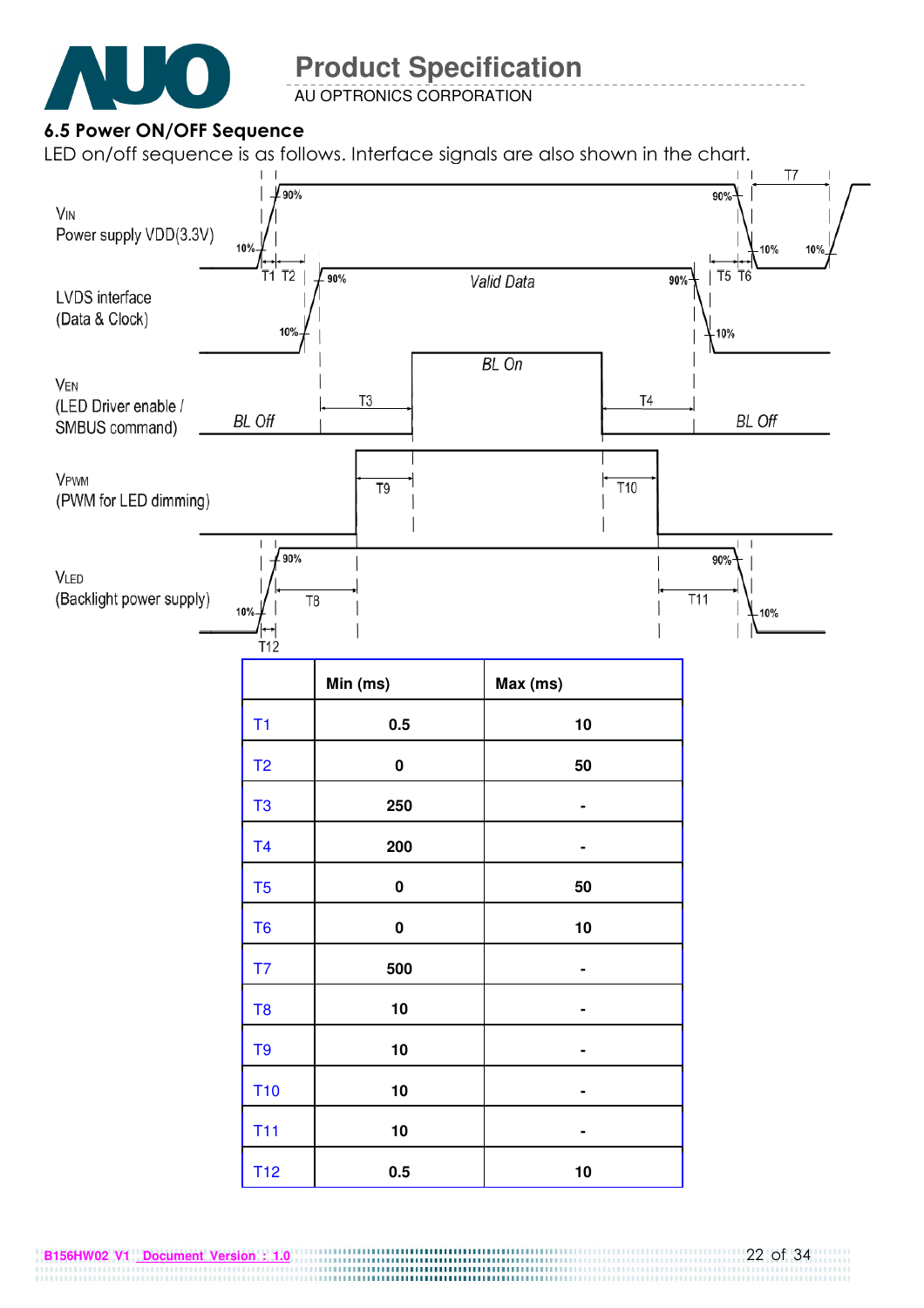

AU OPTRONICS CORPORATION **Product Specification** 

Note 1 : If T4<200ms, The display garbage may occur. We suggest T4>200ms to avoid the display garbage.

Note 2: If T1 or T12<0.5ms, the inrush current may cause the damage of fuse. If T1 or T12<0.5ms, the inrush current  $I^2t$ is under typical melt of fuse Spec.  $\cdot$  there is no mentioned problem.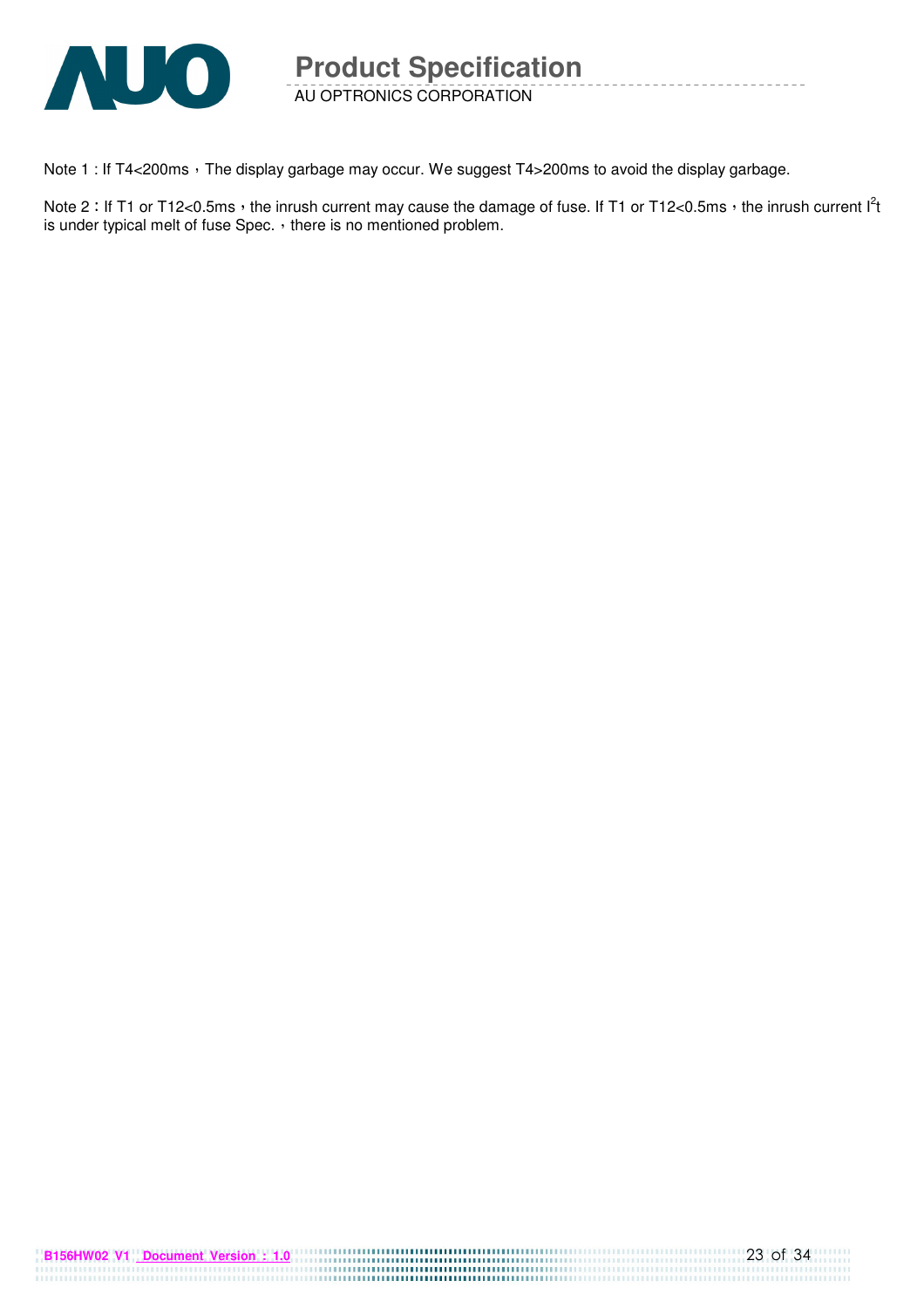

## 7. Vibration and Shock Test

#### 7.1 Vibration Test

#### Test Spec:

- **•** Test method: Non-Operation
- Acceleration: 1.5 G
- **•** Frequency: 10 500Hz Random
- Sweep: 30 Minutes each Axis (X, Y, Z)

### 7.2 Shock Test Spec:

#### Test Spec:

- **•** Test method: Non-Operation
- Acceleration: 220 G, Half sine wave
- Active time: 2 ms
- Pulse: X, Y, Z, one time for each side

#### 7.3. Reliability

| <b>Items</b>                         | <b>Required Condition</b>                                         | <b>Note</b> |
|--------------------------------------|-------------------------------------------------------------------|-------------|
| Temperature<br>Humidity Bias         | Ta= 40℃, 90%RH, 300h                                              |             |
| <b>High Temperature</b><br>Operation | Ta= $50^{\circ}$ C, Dry, 300h                                     |             |
| Low Temperature<br>Operation         | Ta= $0^{\circ}$ C, 300h                                           |             |
| High Temperature Storage             | Ta= 60°C, 35%RH, 300h                                             |             |
| Low Temperature Storage              | Ta= $-20^{\circ}$ C, 50%RH, 300h                                  |             |
| <b>Thermal Shock</b><br>Test         | Ta=-20 $^\circ$ Cto 60 $^\circ$ C, Duration at 30 min, 100 cycles |             |
| ESD                                  | Contact: ±8 KV<br>$Air: \pm 15$ KV                                | Note 1      |

Note1: According to EN 61000-4-2 , ESD class B: Some performance degradation allowed. No data lost

. Self-recoverable. No hardware failures.

Remark: MTBF (Excluding the LED): 30,000 hours with a confidence level 90%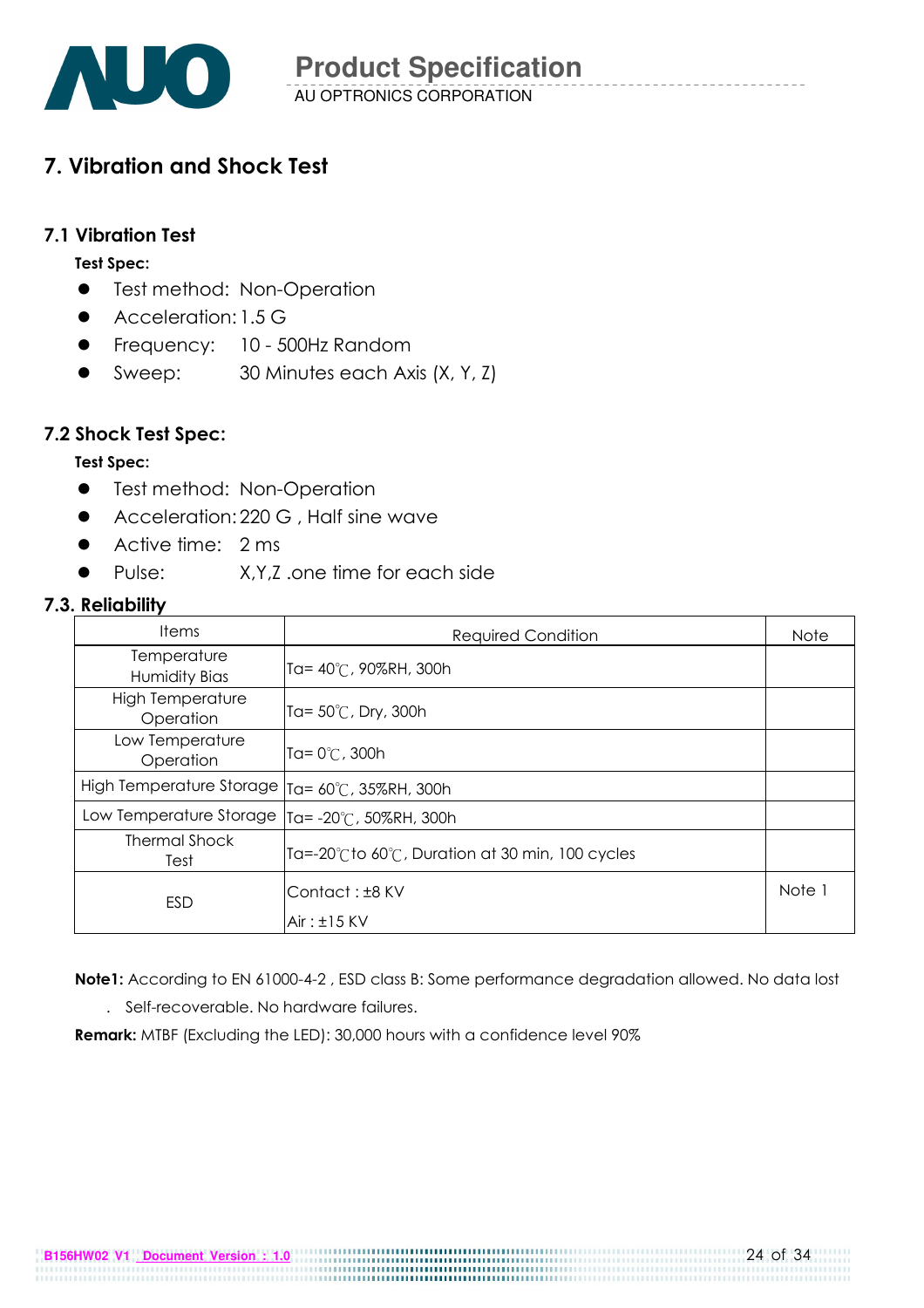

AU OPTRONICS CORPORATION

8. Mechanical Characteristics

## 8.1 LCM Outline Dimension

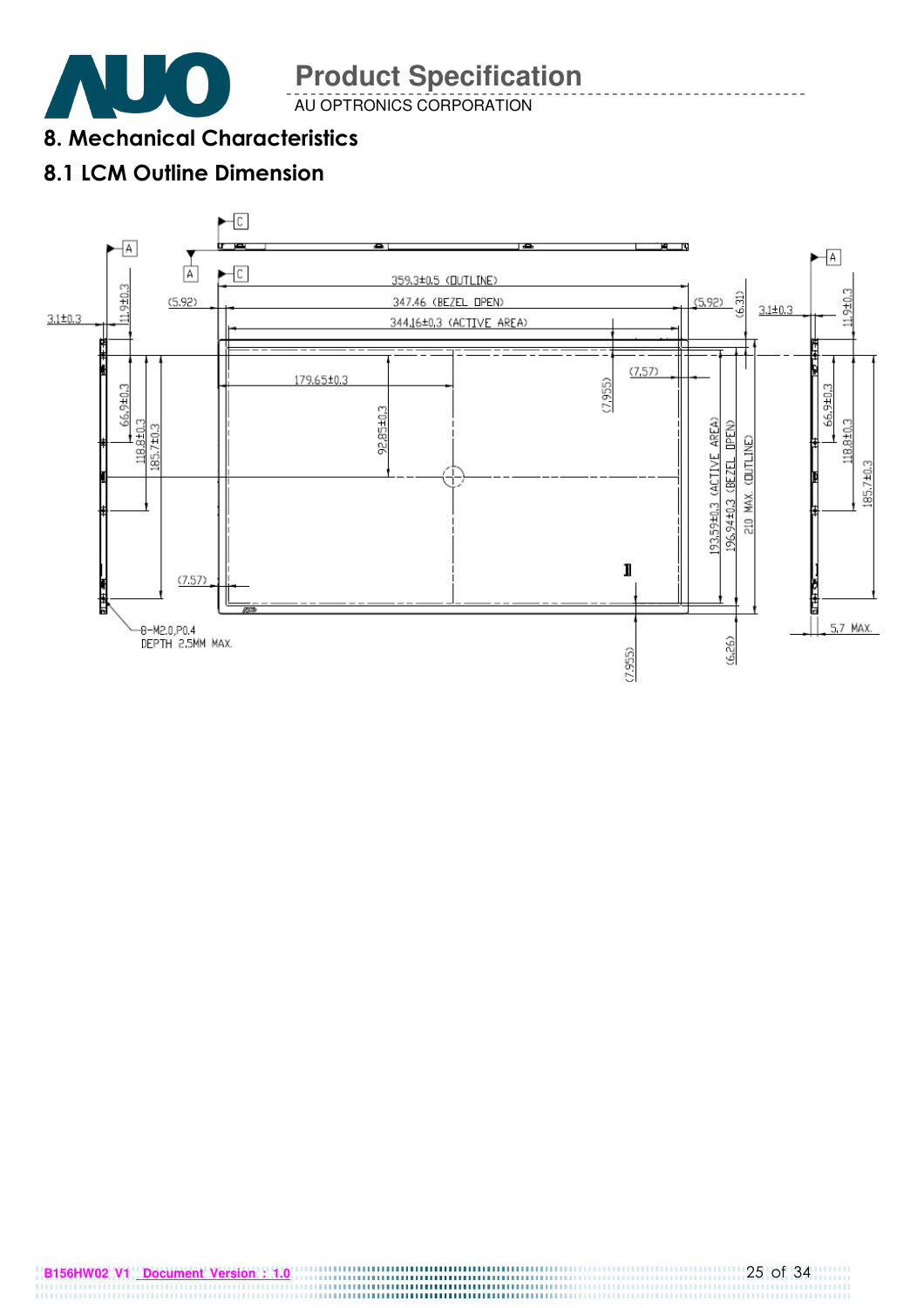

-----------

AU OPTRONICS CORPORATION

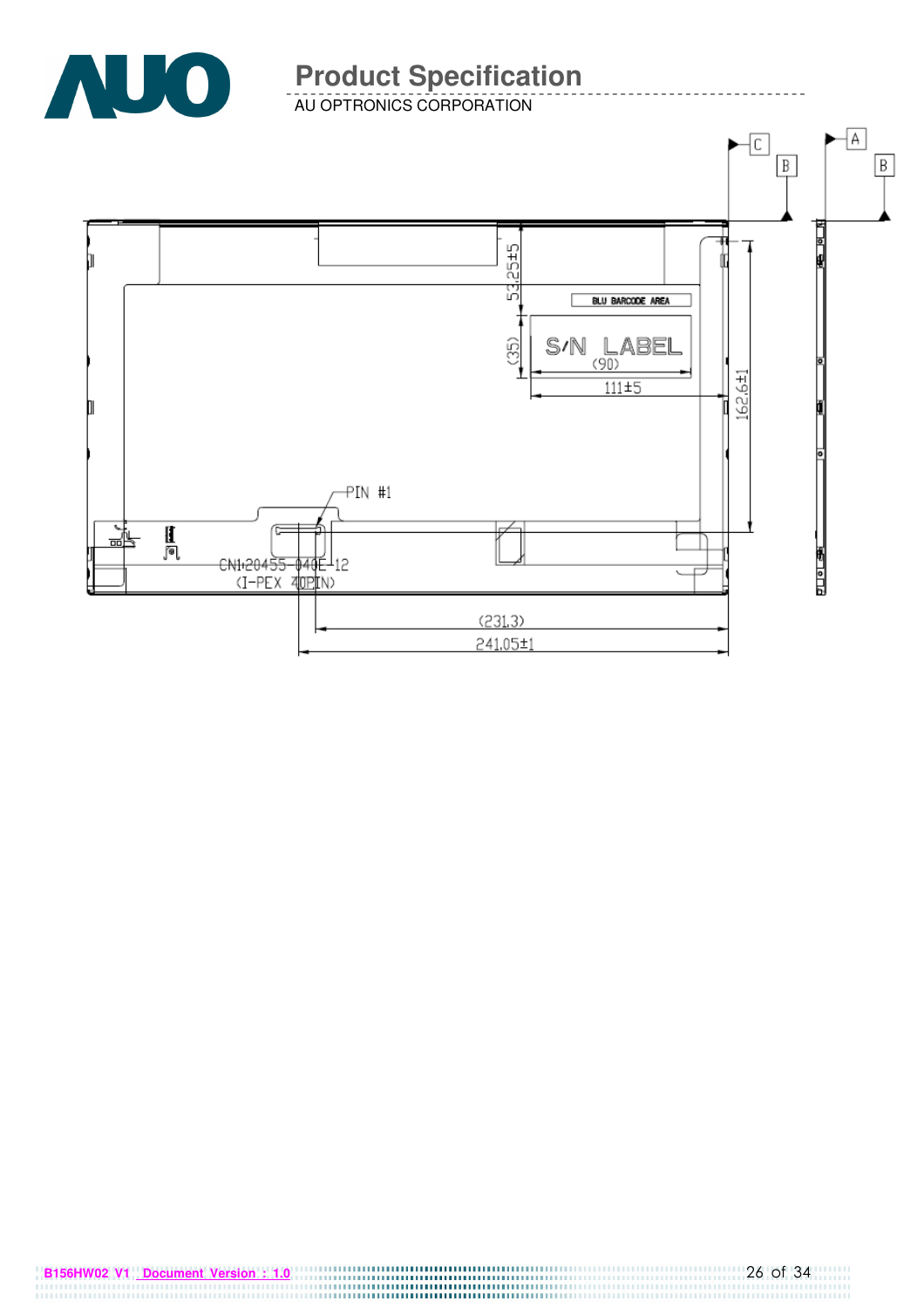

AU OPTRONICS CORPORATION



Note: Prevention IC damage, IC positions not allowed any overlap over these areas.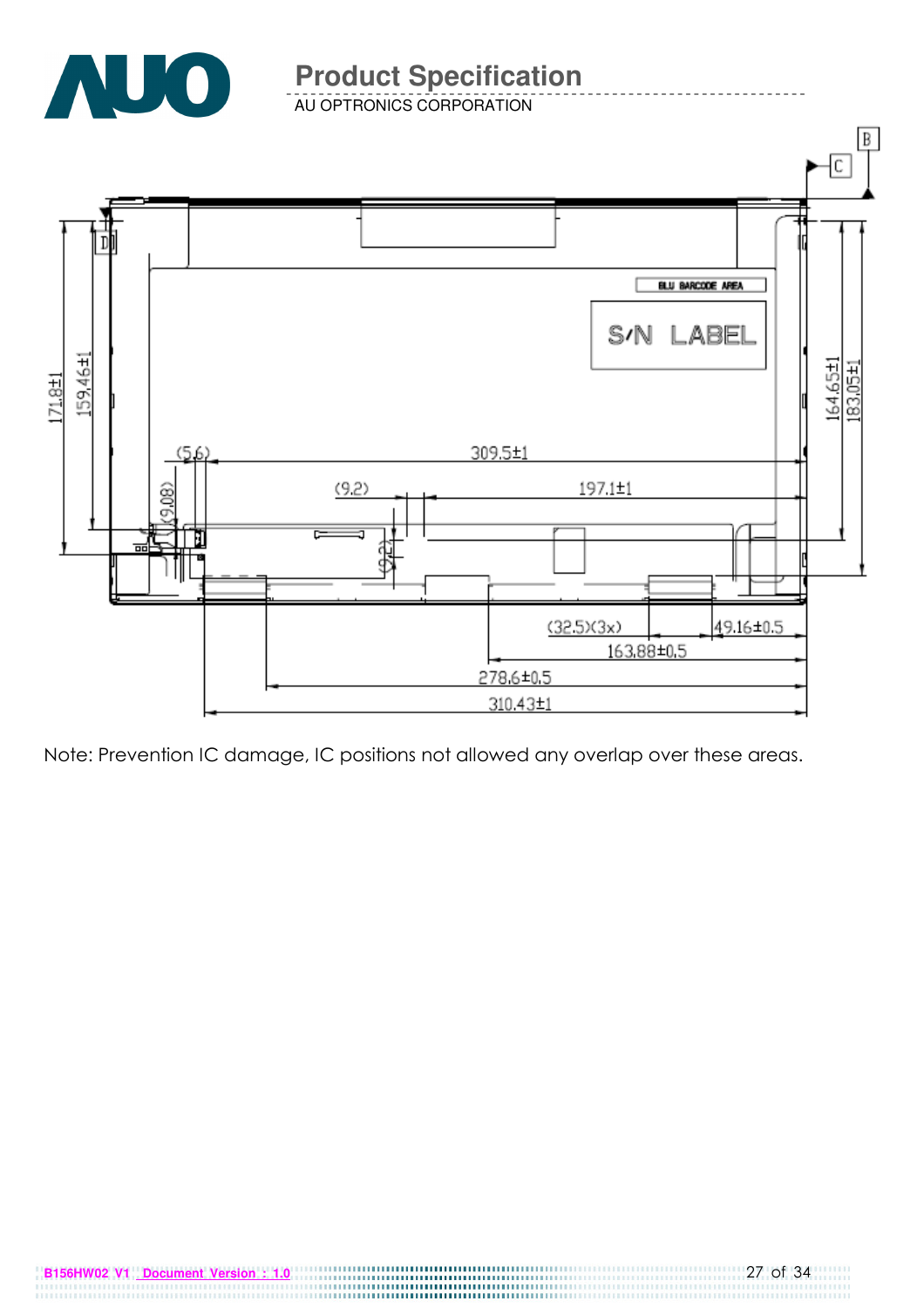

AU OPTRONICS CORPORATION

## 8.2 Screw Hole Depth and Center Position

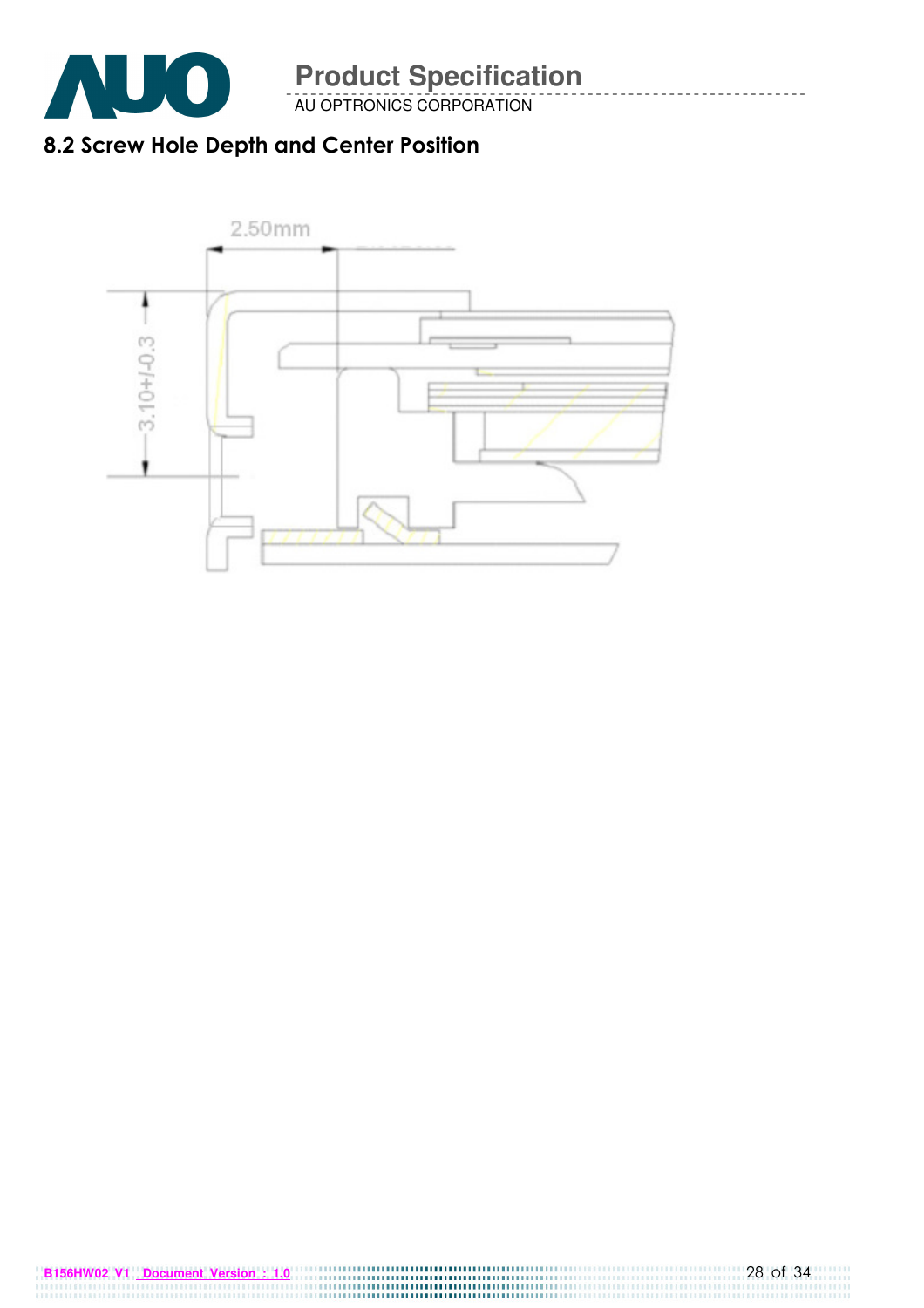

AU OPTRONICS CORPORATION **Product Specification** 

9. Shipping and Package

### 9.1 Shipping Label Format



**B156HW02 V1 Document Version : 1.0** 29 of 34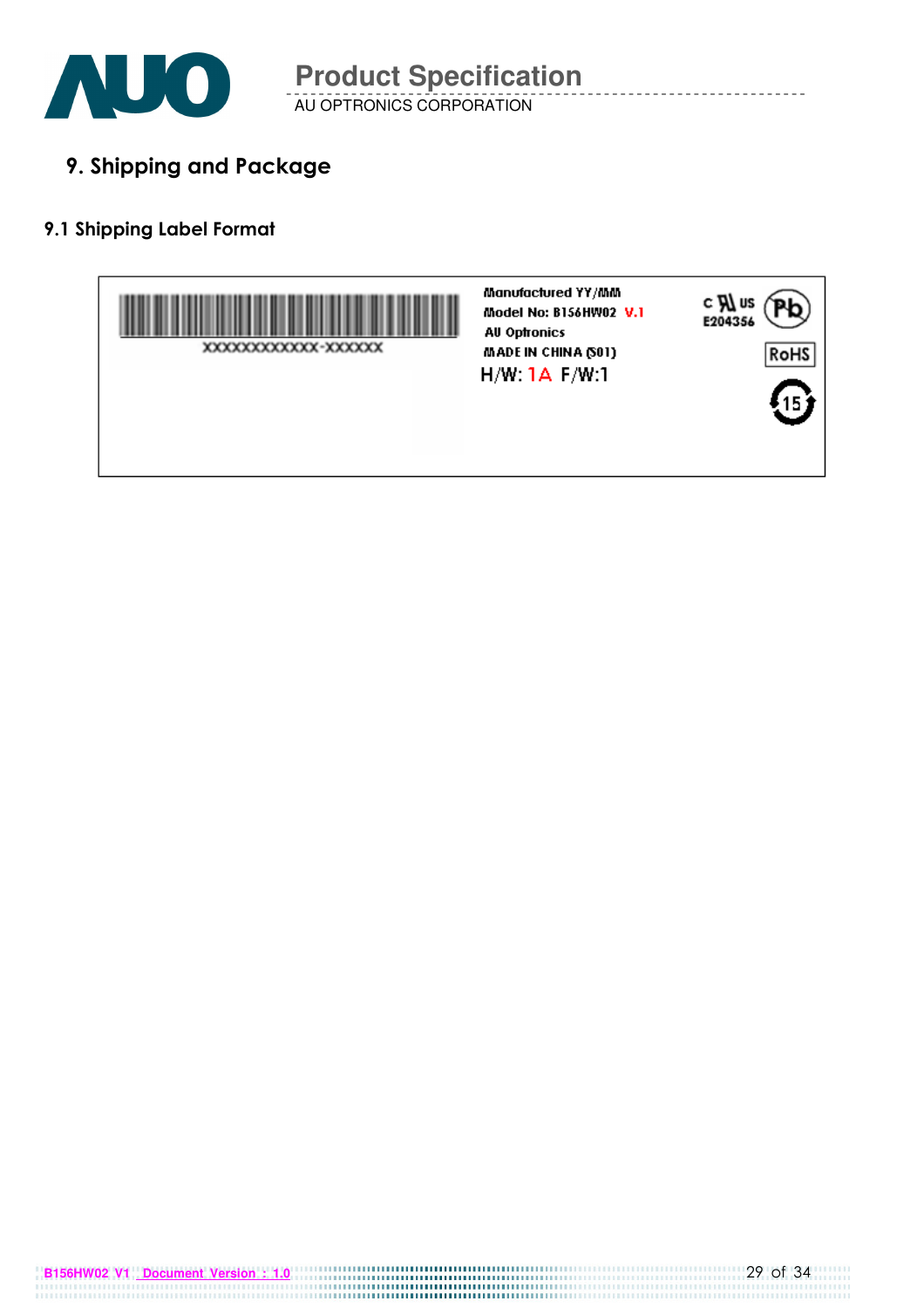![](_page_29_Picture_0.jpeg)

AU OPTRONICS CORPORATION

### 9.2. Carton package

![](_page_29_Figure_4.jpeg)

## 9.3 Shipping package of palletizing sequence

![](_page_29_Picture_6.jpeg)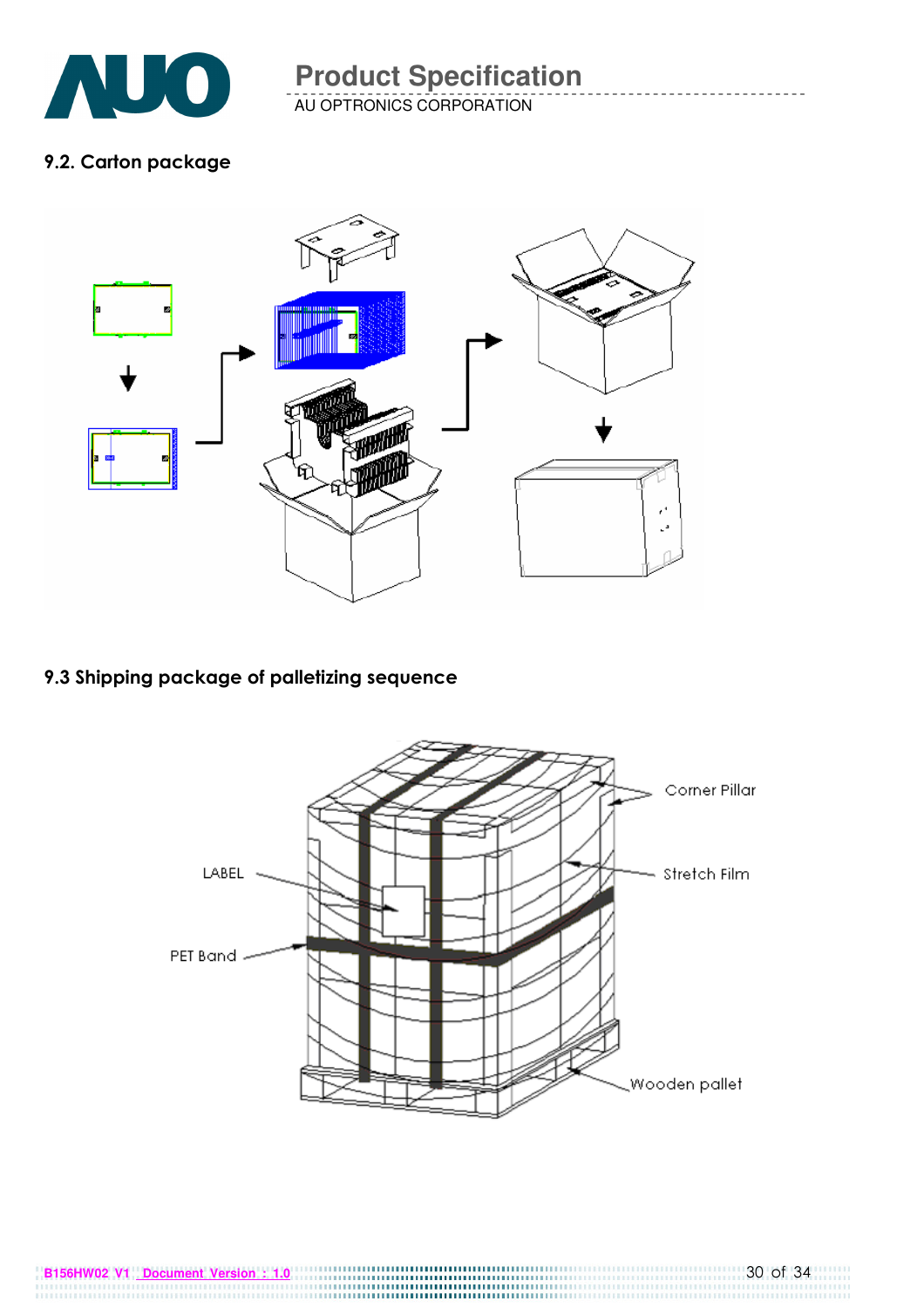![](_page_30_Picture_0.jpeg)

AU OPTRONICS CORPORATION

## 10. Appendix: EDID description

| <b>Address</b> | <b>FUNCTION</b>                                          | Value               | Value      | Value        | <b>Note</b> |
|----------------|----------------------------------------------------------|---------------------|------------|--------------|-------------|
| <b>HEX</b>     |                                                          | <b>HEX</b>          | <b>BIN</b> | <b>DEC</b>   |             |
| 00             | Header                                                   | $00\,$              | 00000000   | $\mathbf 0$  |             |
| 01             |                                                          | $\mathsf{FF}% _{0}$ | 11111111   | 255          |             |
| 02             |                                                          | <b>FF</b>           | 11111111   | 255          |             |
| 03             |                                                          | <b>FF</b>           | 11111111   | 255          |             |
| 04             |                                                          | FF                  | 11111111   | 255          |             |
| 05             |                                                          | FF                  | 11111111   | 255          |             |
| 06             |                                                          | <b>FF</b>           | 11111111   | 255          |             |
| 07             |                                                          | $00\,$              | 00000000   | $\pmb{0}$    |             |
| 08             | EISA Manuf. Code LSB                                     | 06                  | 00000110   | 6            |             |
| 09             | <b>Compressed ASCII</b>                                  | AF                  | 10101111   | 175          |             |
| 0A             | Product Code                                             | ED                  | 11101101   | 237          |             |
| 0B             | hex, LSB first                                           | 21                  | 00100001   | 33           |             |
| 0 <sup>C</sup> | 32-bit ser #                                             | $00\,$              | 00000000   | 0            |             |
| 0 <sub>D</sub> |                                                          | $00\,$              | 00000000   | 0            |             |
| 0E             |                                                          | $00\,$              | 00000000   | $\pmb{0}$    |             |
| 0F             |                                                          | $00\,$              | 00000000   | $\pmb{0}$    |             |
| 10             | Week of manufacture                                      | 01                  | 00000001   | $\mathbf{1}$ |             |
| 11             | Year of manufacture                                      | 15                  | 00010101   | 21           |             |
| 12             | EDID Structure Ver.                                      | 01                  | 00000001   | $\mathbf{1}$ |             |
| 13             | EDID revision #                                          | 03                  | 00000011   | 3            |             |
| 14             | Video input def. (digital I/P, non-TMDS, CRGB)           | 80                  | 10000000   | 128          |             |
| 15             | Max H image size<br>(rounded to cm)                      | 22                  | 00100010   | 34           |             |
| 16             | Max V image size (rounded to cm)                         | 13                  | 00010011   | 19           |             |
| 17             | <b>Display Gamma</b><br>(=(gamma*100)-100)               | 78                  | 01111000   | 120          |             |
| 18             | Feature support (no DPMS, Active OFF, RGB,<br>tmg Blk#1) | 0A                  | 00001010   | 10           |             |
| 19             | Red/green low bits (Lower 2:2:2:2 bits)                  | E <sub>2</sub>      | 11100010   | 226          |             |
| 1A             | Blue/white low bits (Lower 2:2:2:2 bits)                 | B <sub>5</sub>      | 10110101   | 181          |             |
| 1B             | Red x (Upper 8 bits)                                     | 9E                  | 10011110   | 158          |             |
| 1C             | Red y/ highER 8 bits                                     | 59                  | 01011001   | 89           |             |
| 1D             | Green x                                                  | 52                  | 01010010   | 82           |             |
| 1E             | Green y                                                  | 99                  | 10011001   | 153          |             |
| 1F             | Blue x                                                   | 26                  | 00100110   | 38           |             |
| 20             | Blue y                                                   | 1E                  | 00011110   | $30\,$       |             |
| 21             | White x                                                  | 50                  | 01010000   | 80           |             |
| 22             | White y                                                  | 54                  | 01010100   | 84           |             |
| 23             | Established timing 1                                     | $00\,$              | 00000000   | 0            |             |
| 24             | Established timing 2                                     | $00\,$              | 00000000   | $\pmb{0}$    |             |
| 25             | Established timing 3                                     | $00\,$              | 00000000   | $\pmb{0}$    |             |
| 26             | Standard timing #1                                       | 01                  | 00000001   | $\mathbf{1}$ |             |
| 27             |                                                          | 01                  | 00000001   | 1            |             |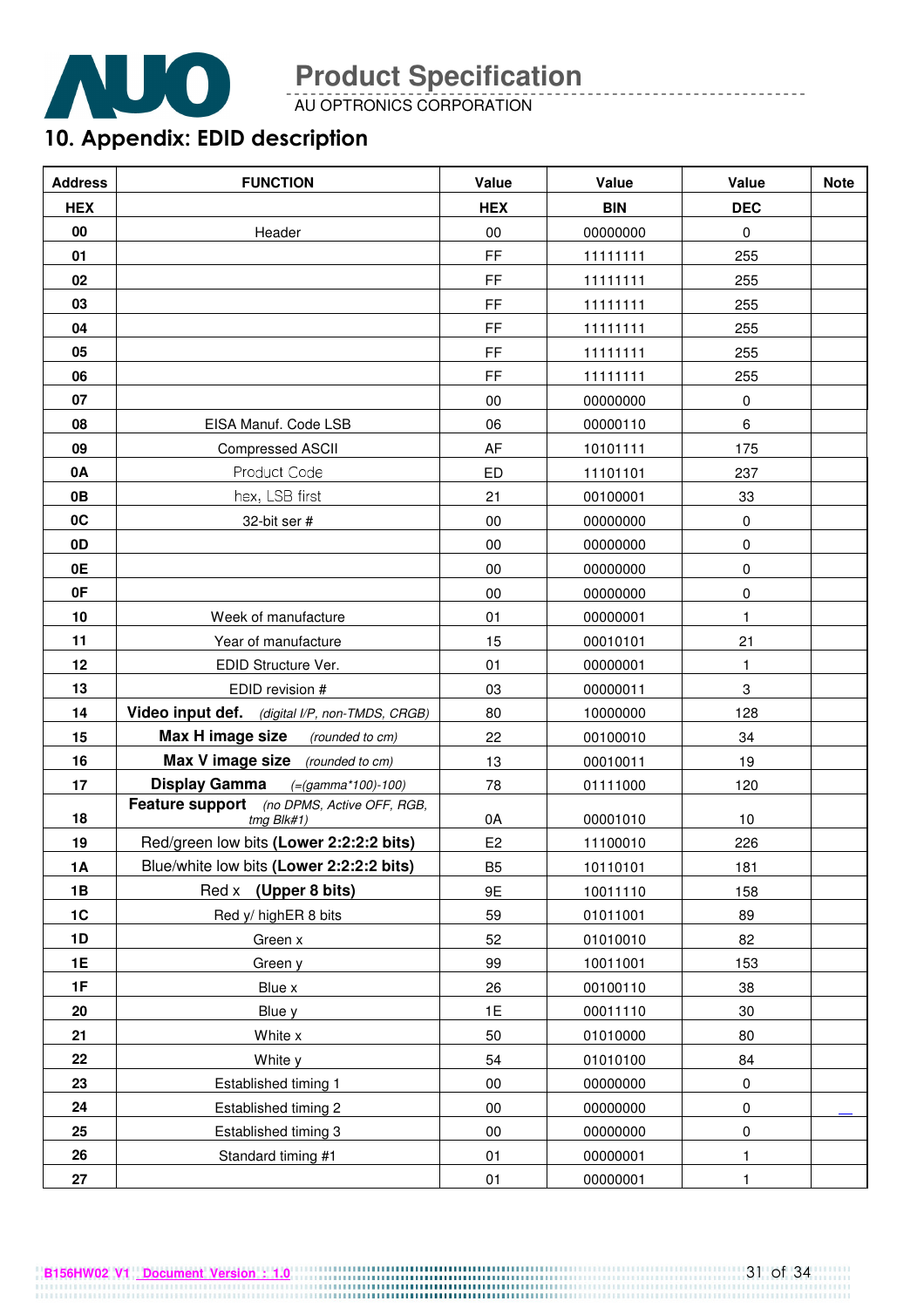![](_page_31_Picture_0.jpeg)

AU OPTRONICS CORPORATION

| 28        | Standard timing #2                                                       | 01             | 00000001 | 1           |  |
|-----------|--------------------------------------------------------------------------|----------------|----------|-------------|--|
| 29        |                                                                          | 01             | 00000001 |             |  |
| 2A        | Standard timing #3                                                       | 01             | 00000001 | 1           |  |
| 2B        |                                                                          | 01             | 00000001 | 1           |  |
| 2C        | Standard timing #4                                                       | 01             | 00000001 | 1           |  |
| 2D        |                                                                          | 01             | 00000001 | 1           |  |
| 2E        | Standard timing #5                                                       | 01             | 00000001 | 1           |  |
| 2F        |                                                                          | 01             | 00000001 | 1           |  |
| 30        | Standard timing #6                                                       | 01             | 00000001 | 1           |  |
| 31        |                                                                          | 01             | 00000001 | 1           |  |
| 32        | Standard timing #7                                                       | 01             | 00000001 | 1           |  |
| 33        |                                                                          | 01             | 00000001 | 1           |  |
| 34        | Standard timing #8                                                       | 01             | 00000001 | 1           |  |
| 35        |                                                                          | 01             | 00000001 | 1           |  |
| 36        | Pixel Clock/10000 LSB                                                    | 78             | 01111000 | 120         |  |
| 37        | Pixel Clock/10000 USB                                                    | 37             | 00110111 | 55          |  |
| 38        | Horz active Lower 8bits                                                  | 80             | 10000000 | 128         |  |
| 39        | Horz blanking Lower 8bits                                                | AE             | 10101110 | 174         |  |
| 3A        | HorzAct:HorzBlnk<br>Upper 4:4 bits                                       | 70             | 01110000 | 112         |  |
| 3B        | Vertical Active Lower 8bits                                              | 38             | 00111000 | 56          |  |
| 3C        | <b>Vertical Blanking</b><br><b>Lower 8bits</b>                           | 32             | 00110010 | 50          |  |
|           | Vert Act: Vertical Blanking<br>(upper 4:4                                |                |          |             |  |
| 3D        | bit)<br>HorzSync. Offset                                                 | 40             | 01000000 | 64          |  |
| 3E        | HorzSync. Width                                                          | 3C             | 00111100 | 60          |  |
| 3F        | VertSync.Offset: VertSync.Width                                          | 30             | 00110000 | 48          |  |
| 40        |                                                                          | AA             | 10101010 | 170         |  |
| 41        | Horz‖ Sync Offset/Width Upper 2bits<br>Horizontal Image Size Lower 8bits | 00             | 00000000 | $\mathbf 0$ |  |
| 42<br>43  | Vertical Image Size Lower 8bits                                          | 58             | 01011000 | 88          |  |
|           | Horizontal & Vertical Image Size (upper 4:4                              | C <sub>2</sub> | 11000010 | 194         |  |
| 44        | bits)                                                                    | 10             | 00010000 | 16          |  |
| 45        | Horizontal Border (zero for internal LCD)                                | $00\,$         | 00000000 | $\pmb{0}$   |  |
| 46        | <b>Vertical Border</b><br>(zero for internal LCD)                        | $00\,$         | 00000000 | 0           |  |
| 47        | Signal (non-intr, norm, no stero, sep sync, neg pol)                     | 18             | 00011000 | 24          |  |
| 48        | Detailed timing/monitor                                                  | 78             | 01111000 | 120         |  |
| 49        | descriptor #2                                                            | 37             | 00110111 | 55          |  |
| <b>4A</b> |                                                                          | 80             | 10000000 | 128         |  |
| 4B        |                                                                          | 0 <sup>C</sup> | 00001100 | 12          |  |
| 4C        |                                                                          | 73             | 01110011 | 115         |  |
| 4D        |                                                                          | 38             | 00111000 | 56          |  |
| 4E        |                                                                          | EA             | 11101010 | 234         |  |
| 4F        |                                                                          | 40             | 01000000 | 64          |  |
| 50        |                                                                          | C8             | 11001000 | 200         |  |
| 51        |                                                                          | 64             | 01100100 | 100         |  |
| 52        |                                                                          | AA             | 10101010 | 170         |  |

<u>\_\_\_\_\_\_\_\_\_\_\_\_\_\_\_\_</u>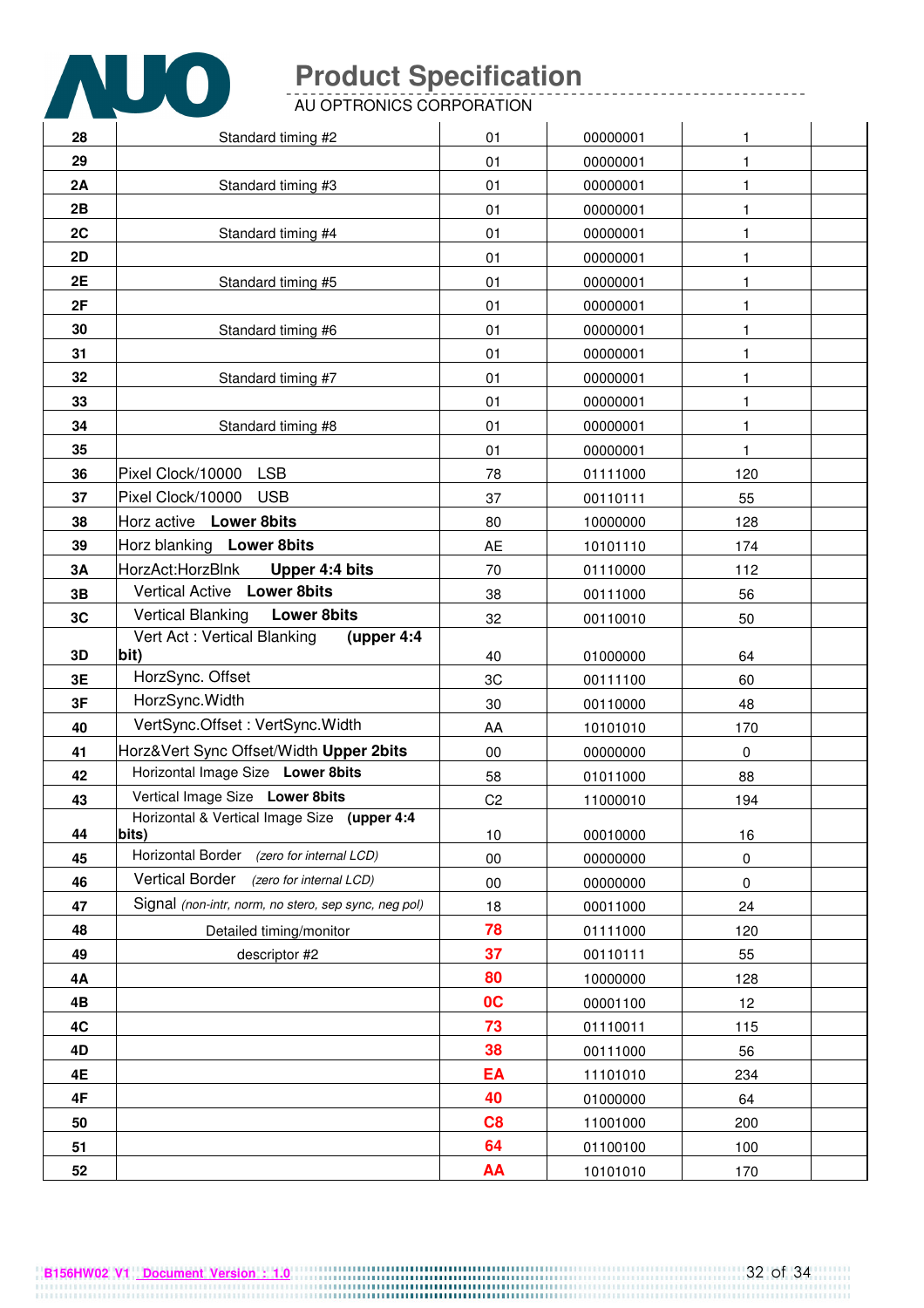![](_page_32_Picture_0.jpeg)

AU OPTRONICS CORPORATION

| 53         |                         | 00             | 00000000 | 0         |                |
|------------|-------------------------|----------------|----------|-----------|----------------|
| 54         |                         | 58             | 01011000 | 88        |                |
| 55         |                         | C <sub>2</sub> | 11000010 | 194       |                |
| 56         |                         | 10             | 00010000 | 16        |                |
| 57         |                         | 00             | 00000000 | 0         |                |
| 58         |                         | 00             | 00000000 | 0         |                |
| 59         |                         | <b>1A</b>      | 00011010 | 26        |                |
| <b>5A</b>  | Detailed timing/monitor | $00\,$         | 00000000 | 0         |                |
| 5B         | descriptor #3           | $00\,$         | 00000000 | 0         |                |
| 5C         |                         | $00\,$         | 00000000 | 0         |                |
| 5D         |                         | <b>FE</b>      | 11111110 | 254       |                |
| 5E         |                         | 00             | 00000000 | $\pmb{0}$ |                |
| 5F         | Manufacture             | 41             | 01000001 | 65        | A              |
| 60         | Manufacture             | 55             | 01010101 | 85        | U              |
| 61         | Manufacture             | 4F             | 01001111 | 79        | $\circ$        |
| 62         |                         | 0A             | 00001010 | 10        |                |
| 63         |                         | 20             | 00100000 | 32        |                |
| 64         |                         | 20             | 00100000 | 32        |                |
| 65         |                         | 20             | 00100000 | 32        |                |
| 66         |                         | 20             | 00100000 | 32        |                |
| 67         |                         | 20             | 00100000 | 32        |                |
| 68         |                         | 20             | 00100000 | 32        |                |
| 69         |                         | 20             | 00100000 | 32        |                |
| 6A         |                         | 20             | 00100000 | 32        |                |
| 6B         |                         | 20             | 00100000 | 32        |                |
| 6C         | Detailed timing/monitor | $00\,$         | 00000000 | $\pmb{0}$ |                |
| 6D         | descriptor #4           | 00             | 00000000 | 0         |                |
| 6E         |                         | 00             | 00000000 | 0         |                |
| 6F         |                         | <b>FE</b>      | 11111110 | 254       |                |
| 70         |                         | $00\,$         | 00000000 | $\pmb{0}$ |                |
| 71         | Manufacture P/N         | 42             | 01000010 | 66        | $\sf B$        |
| ${\bf 72}$ | Manufacture P/N         | 31             | 00110001 | 49        | 1              |
| 73         | Manufacture P/N         | 35             | 00110101 | 53        | $\mathbf 5$    |
| 74         | Manufacture P/N         | 36             | 00110110 | 54        | 6              |
| 75         | Manufacture P/N         | 48             | 01001000 | 72        | Н              |
| 76         | Manufacture P/N         | 57             | 01010111 | 87        | W              |
| 77         | Manufacture P/N         | 30             | 00110000 | 48        | $\pmb{0}$      |
| 78         | Manufacture P/N         | 32             | 00110010 | 50        | $\overline{c}$ |
| 79         | Manufacture P/N         | 20             | 00100000 | 32        |                |
| 7A         | Manufacture P/N         | 56             | 01010110 | 86        | V              |
| <b>7B</b>  | Manufacture P/N         | 31             | 00110001 | 49        | 1              |
| 7C         |                         | 20             | 00100000 | 32        |                |
| 7D         |                         | 0A             | 00001010 | $10$      |                |
| 7E         | <b>Extension Flag</b>   | $00\,$         | 00000000 | $\pmb{0}$ |                |

-----------------